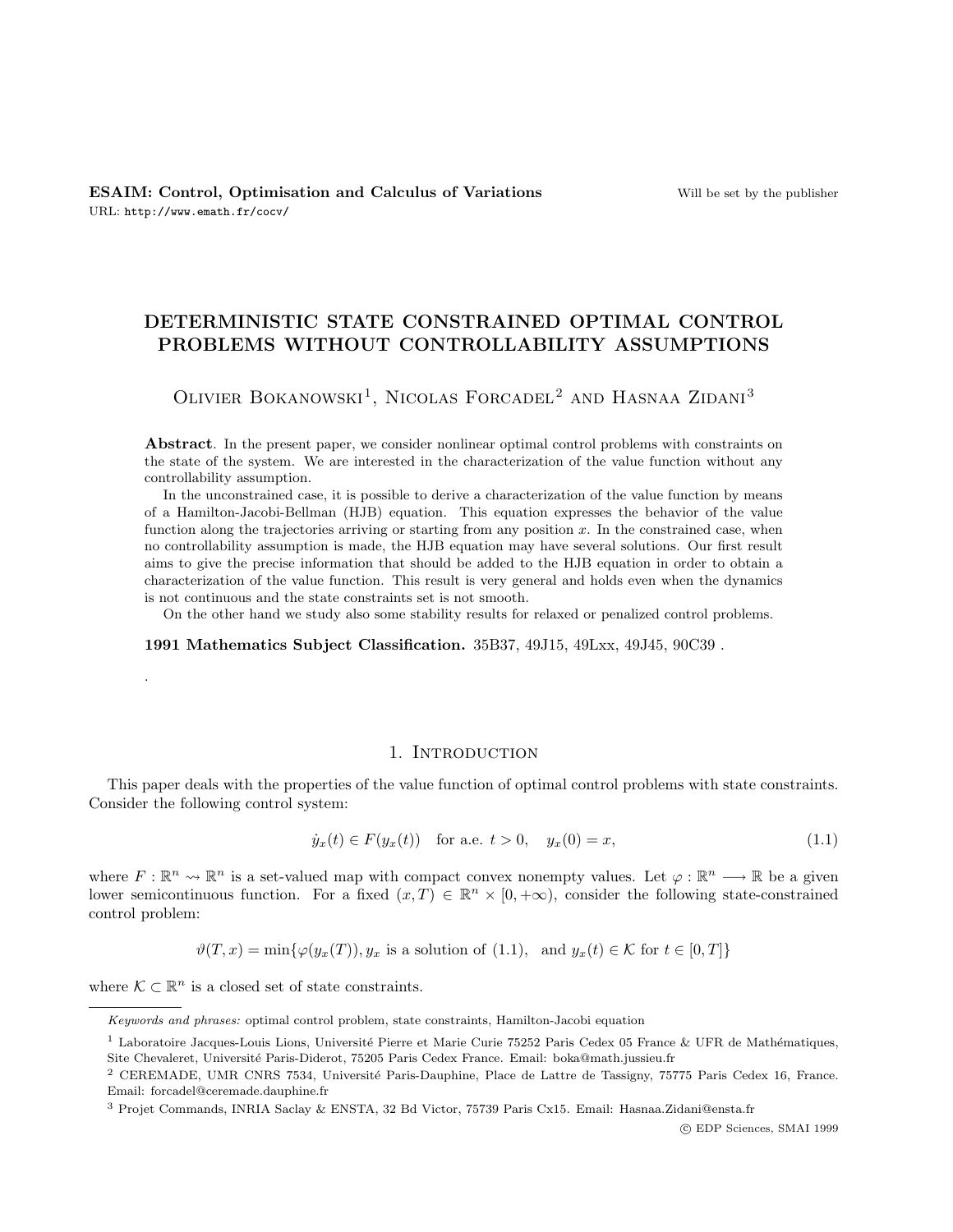In the case when  $\mathcal{K} = \mathbb{R}^n$  and  $\varphi$  is continuous, it is known that the value function  $\vartheta$  is the unique continuous viscosity solution of a Hamilton-Jacobi equation [3, 5]. In presence of state constraints, the continuity of this value function is no longer satisfied, unless the dynamics satisfy a special controllability assumption on the boundary of the state constraints. This assumption called "inward pointing qualification condition (IQ)" was first introduced by Soner in [22]. It asks that at each point of  $K$  there exists a field of the system pointing inward K. Clearly this condition ensures the viability of K (from any initial condition in K, there exists an admissible trajectory which could stay for ever in K). Under this assumption, the value function  $\vartheta$  is the unique continuous constrained viscosity solution of a HJB equation (i.e, super solution on K and subsolution on  $\hat{K}$ ) [13, 19–22]:

$$
\partial_t \vartheta(t, x) + H(x, D_x \vartheta(t, x)) = 0 \quad \text{for } x \in \mathcal{K}, \ t > 0,
$$
\n
$$
(1.2)
$$

where

$$
H(x,p) = \sup_{q \in F(x)} (-q \cdot p).
$$

Unfortunately, in many control problems, the condition  $(IQ)$  is not satisfied and the value function  $\vartheta$  could be discontinuous. In this framework, Frankowska introduced in [16–18] another controllability assumption, called "outward pointing condition (OQ)". This assumption states that every point x on the boundary  $\partial \mathcal{K}$  can be reached by a trajectory coming from the interior of  $K$ . Under this assumption it is still possible to characterize the value function as the unique lower semicontinuous (for short lsc) solution of (1.2).

In absence of any assumption of controllability, the function  $\vartheta$  is discontinuous and its characterization becomes more complicate  $[4, 7, 23]$ . The main difficulty comes from the fact that the HJB equation  $(1.2)$  may admit several solutions (in viscosity sense). However, it is known that the value function is the smallest lsc viscosity supersolution of (1.2). This kind of characterization was used in [14] to propose an algorithm based on viability theory.

Here, we first prove that  $\vartheta$  is the unique solution of the Hamilton-Jacobi equation on K satisfying an additional information at the boundary  $\partial \mathcal{K}$ . This information can be dropped out whenever a controllability assumption is satisfied, and then the corresponding HJB equation admits a unique viscosity solution. In the case where no controllability assumption is satisfied, the additional information is important to ensure uniqueness. Nevertheless, we will show that it is possible to forget this additional information using *relaxation*, or penalization, methods. More precisely, if we consider a larger set  $\mathcal{K}^{\varepsilon}$  and a solution  $u^{\varepsilon}$  of the Hamilton-Jacobi equation on  $K^{\varepsilon}$  (which will not satisfy any additional information on the boundary so that the solution will not be unique), then we prove that  $u^{\varepsilon}$  converges to the value function  $\vartheta$  as  $\varepsilon$  goes to zero. On the other hand, we also investigate the approximation of the value function  $\vartheta$  by a sequence of value functions associated to penalized control problems.

The paper is organised as follows. In Section 2, we introduce the problem and give the main results. In this section we precise also the assumptions and fix the notations that will be used in the sequel. The proof of the first main results (that is the characterization of the value function) is given in Section 3. In Section 4, we shall discuss the case when inward or outward qualification assumption holds. Finally, Sections 5 and 6 are devoted to the study of relaxation and penalization methods allowing to approximate the value function.

#### 2. MAIN RESULTS

# 2.1. Settings of the problem and preliminary definitions

Let  $F: \mathbb{R}^n \to \mathbb{R}^n$  be a set-valued map with closed convex nonempty values, and consider the associated differential inclusion:

$$
\dot{y}_x(s) \in F(y_x(s)) \quad \text{for a.e. } s > 0, \quad y_x(0) = x. \tag{2.3}
$$

For every given  $t > 0$  and  $x \in \mathbb{R}^n$ , we denote by  $S_{[0,t]}(x)$  the set of absolutely continuous solutions of the system  $(2.3)$  defined on  $[0, t]$  and starting from x at time  $s = 0$ :

$$
S_{[0,t]}(x) := \{y_x, \ y_x(s) \in F(y_x(s)) \text{ on } [0,t], \text{ and } y_x(0) = x\}.
$$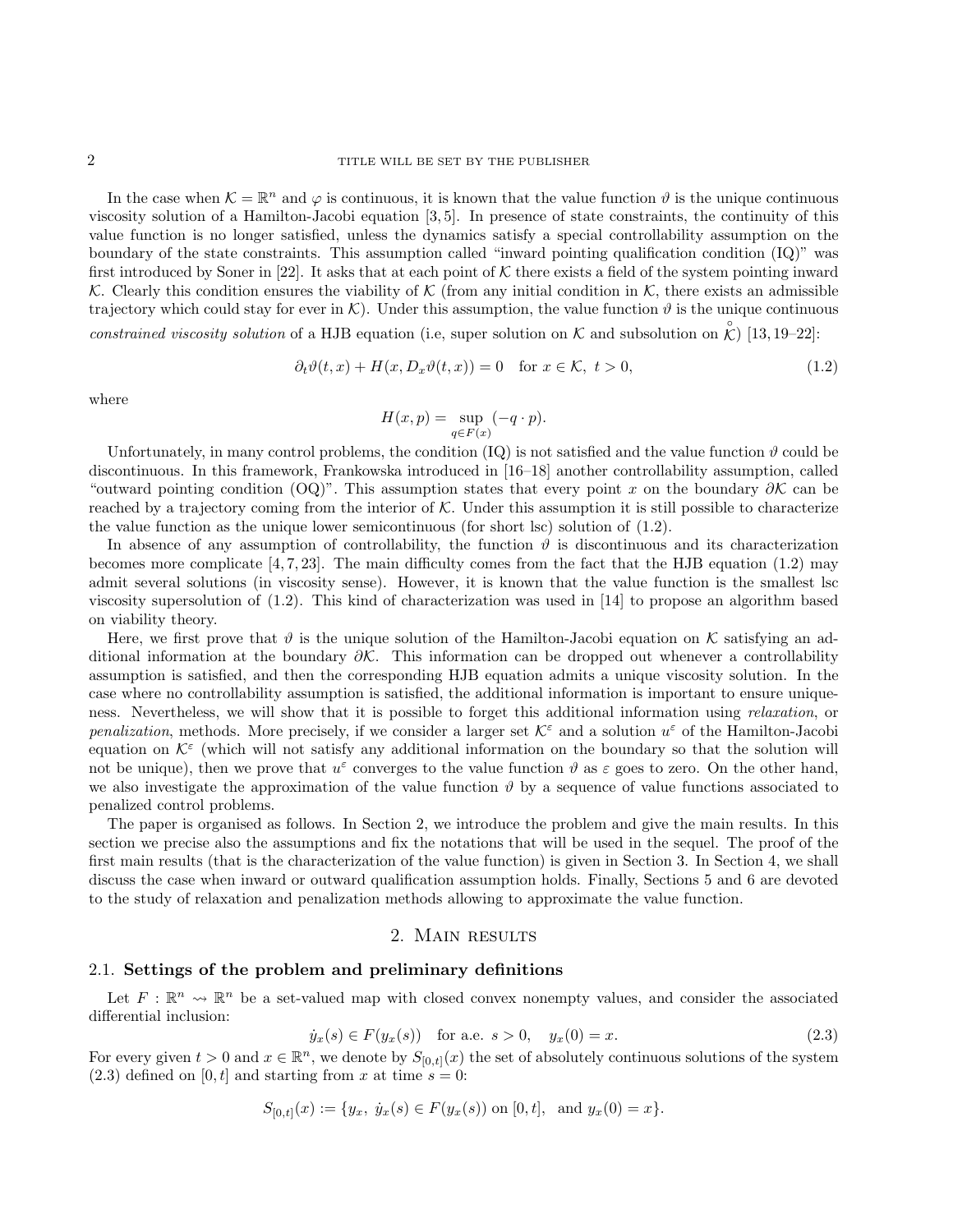It is known that under suitable assumptions on F (see (H2)-(H3) below), for any  $t > 0$  and  $x \in \mathbb{R}^n$ , the set  $S_{[0,t]}(x)$  is nonempty. Now, for any subset  $\Omega$  of  $\mathbb{R}^n$ , we define the set of *admissible* trajectories satisfying (2.3) and lying in  $\Omega$  by:

$$
S_{[0,t]}^{\Omega}(x) := \{ y_x \in S_{[0,t]}(x), y_x(s) \in \Omega \text{ for } s \in [0,t] \}. \tag{2.4}
$$

Let K be a fixed set of  $\mathbb{R}^n$  and let  $\varphi : \mathbb{R}^n \longrightarrow \mathbb{R}$  be a n function satisfying:

(H1)  $\varphi$  is a bounded lower semicontinuous function (lsc). Let  $M_0 > 0$  such that  $|\varphi(x)| \leq M_0$ , for every  $x \in \mathcal{K}$ . We can assume, without loss of generality, that  $M_0 < 1$  and  $\varphi \equiv 1$  on  $\mathcal{K}^c$ .

We stress on that the assumption  $M_0 < 1$  is not restrictive. The value 1 is just used as a reference constant and can be replaced by any other constant.

For a fixed  $(x,t) \in \mathbb{R}^n \times [0,+\infty)$ , consider the following state-constrained control problem:

$$
\min{\{\varphi(y_x(t)), y_x \in S_{[0,t]}^{\mathcal{K}}(x)\}}.
$$

The value function  $\vartheta : \mathbb{R}^+ \times \mathbb{R}^n \longrightarrow \mathbb{R}$  associated to this problem is defined by:

$$
\vartheta(t,x) := \begin{cases} \min\{\varphi(y_x(t)), y_x \in S^{\mathcal{K}}_{[0,t]}(x)\} & \text{if } S^{\mathcal{K}}_{[0,t]}(x) \neq \emptyset \\ 1 & \text{otherwise.} \end{cases}
$$
(2.5)

**Remark 2.1.** Let us remark that we have adopted the convention  $\vartheta(x,t) = 1$ , when the set of *admissible* trajectories is empty :  $\mathcal{S}_{[0,t]}^{\mathcal{K}}(x) = \emptyset$ . Of course, we can change the value 1 by any other constant bigger than  $\|\varphi\|_{L^{\infty}(\mathcal{K})}$ , and possibly equal to  $+\infty$ . The only advantage in taking a finite constant is to have to deal with finite valued functions. This is also useful for numerical purpose.

In the sequel, we assume the following assumptions:

- $(H2)$  The set-valued map F is upper semicontinuous (usc) and has nonempty compact convex images
- (H3) There exists  $k > 0$  such that for every  $x \in \mathbb{R}^n$ , we have  $\sup_{v \in F(x)} ||v|| \leq k(1 + ||x||)$ .
- (H4) K is a nonempty closed subset of  $\mathbb{R}^n$ .

For some results, we will also assume more regularity on  $F$ :

(H5) For every  $R > 0$ ,  $\exists C_R > 0$  such that F is  $C_R$ -Lipschitz on the ball  $B(0, R)$  centred on 0 and with radius R.

**Remark 2.2.** We know that under assumptions (H2)-(H3), for every  $x \in \mathbb{R}^n$  and every  $T > 0$ , the differential equation (2.3) admits an absolutely continuous solution  $y_x$  defined on [0, T] (see [1]) and that the sets  $S_{[0,T]}(x)$  and  $S_{[0,T]}^{\mathcal{K}}(x)$  are compact. Moreover, under assumptions (H1)-(H4), the value function  $\vartheta$  is lower semicontinuous.

Let us recall that under assumptions (H2)-(H3) there also exists for all negative times a backward trajectory of the system with the initial point  $x$ , that is an absolutely continuous solution of:

$$
\dot{y}(s) \in F(y(s))
$$
 for a.e.  $s < 0$ ,  $y(0) = x$ . (2.6)

We keep the notation  $y_x$  for a solution of (2.6). Now, for every subset  $\Omega$  of  $\mathbb{R}^n$  and for each  $x \in \Omega$ , we define the set  $S^{\Omega,-}(x)$  of backward trajectories solutions of (2.6), lying in  $\Omega$  during an interval  $[-\nu,0]$ , for some  $\nu > 0$ , and arriving at x:

$$
S^{\Omega,-}(x) = \{ y_x \text{ solution of } (2.6), \exists \nu > 0, y_x(s) \in \Omega \text{ for } s \in [-\nu, 0] \}.
$$

Of course, for any x in  $\hat{\Omega}$ , the set  $S^{\Omega,-}(x)$  is non empty, while for  $x \in \partial\Omega$  this set can be empty if all the trajectories arriving at x come from outside  $\Omega$ .

We now introduce some definitions which will be useful to characterize  $\vartheta$ .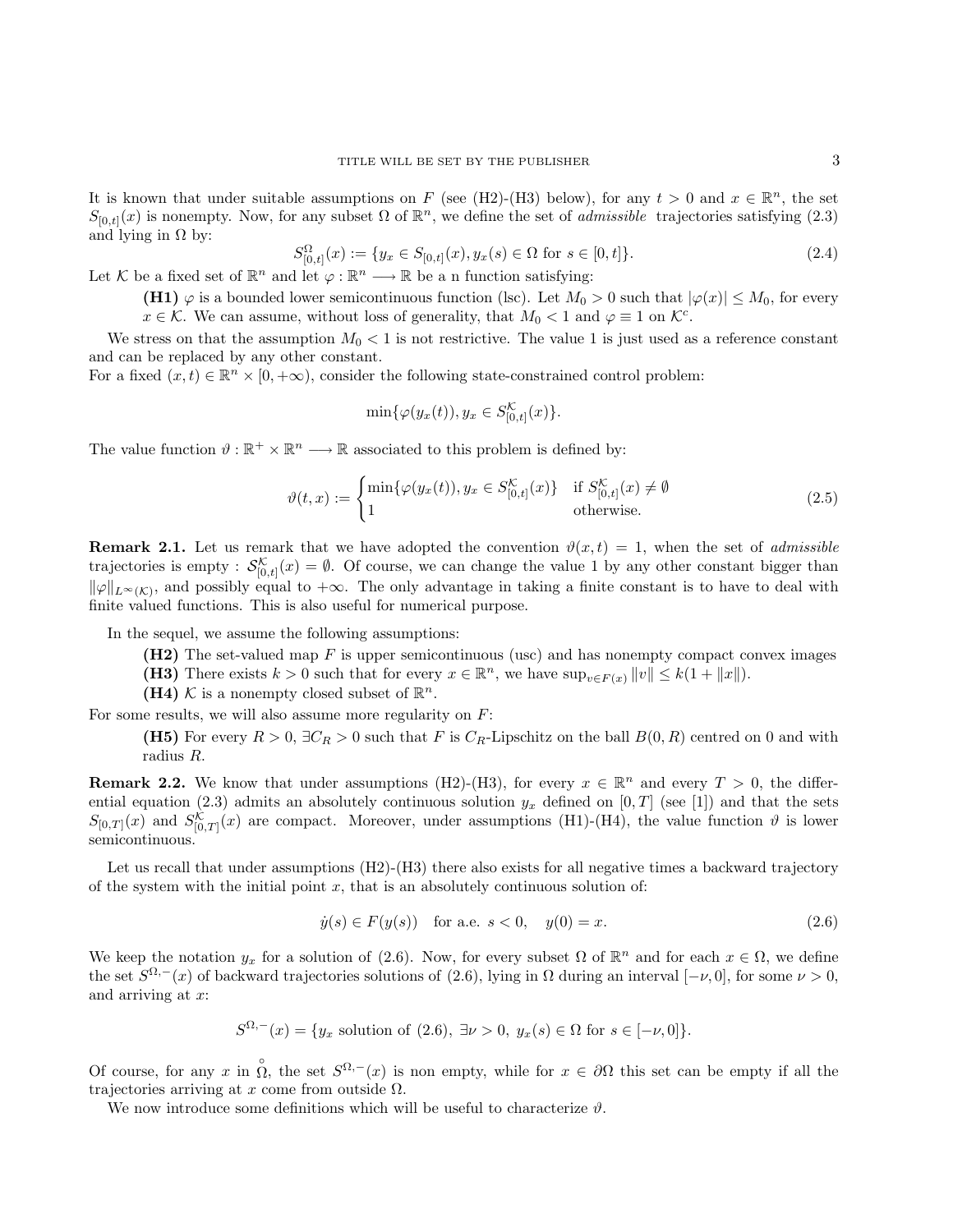Definition 2.3. (Contingent epiderivative & F-derivative) Consider a function  $\phi : \mathbb{R}^+ \times \mathbb{R}^n \longrightarrow \mathbb{R}$ 

(i) The contingent epiderivative of  $\phi$  at  $(t, x) \in \mathbb{R}^+ \times \mathbb{R}^n$  in the direction  $(\tau, z) \in \mathbb{R} \times \mathbb{R}^n$  is defined by

$$
D_{\uparrow} \phi(t,x)(\tau,z) = \liminf_{\substack{h \to 0^+ \\ z' \to z \to \tau}} \frac{\phi(t + hs, x + hz') - \phi(t,x)}{h}.
$$

(ii) Let  $(t, x) \in \mathbb{R}^+ \times \mathbb{R}^n$  and let y be a trajectory solution of (2.6) and arriving at x at time  $t = 0$ . The F-derivative of  $\phi$  at  $(t, x)$  in the direction of y is defined by:

$$
D_{\uparrow}^{y} \phi(t, x) = \liminf_{h \to 0^{+}} \frac{\phi(t + h, y(-h)) - \phi(t, x)}{h}.
$$

(iii) The subdifferential of  $\phi$  at point  $(t, x)$ , denoted  $D^-\phi(t, x)$ , is the set of all vectors  $(q_t, q_x) \in \mathbb{R} \times \mathbb{R}^n$ satisfying:

$$
\phi(s, z) \ge \phi(t, x) + q_t(s - t) + \langle q_x, z - x \rangle + o(|s - t| + |z - x|)
$$
  
as  $\mathbb{R}^+ \times \mathbb{R}^n \ni (s, z) \longrightarrow (t, x).$ 

The contingent epiderivative is introduced in  $[1, 2]$ . This notion is used in  $[16–18]$  to define the viscosity solution for HJB equations. Here we have introduced also the F-derivative at a point  $(t, x)$ . This derivative gives information on the variation of a function  $\phi$  along a trajectory arriving at x at time t.

From [2, Chapter 6], we have the following result.

$$
(q_t, q_x) \in D^-\phi(t, x) \Longleftrightarrow q_t \tau + \langle q_x, z \rangle \le D_\uparrow \phi(t, x) (\tau, z) \quad \forall \tau \in \mathbb{R}, \ z \in \mathbb{R}^n. \tag{2.7}
$$

# 2.2. Main results

Consider the Hamiltonian function  $H : \mathbb{R}^n \times \mathbb{R}^n \longrightarrow \mathbb{R}$  defined by

$$
H(x,q) := \sup_{p \in F(x)} \langle -p, q \rangle.
$$

We now state the first main result:

## Theorem 2.4. (Characterisation of the value function)

Let  $u:\mathbb{R}^n \times \mathbb{R} \mapsto [-M_0, M_0] \cup \{1\}$  be a lsc function. We assume that  $(H1)-(H_4)$  hold. the following assertions are equivalent:

- (i)  $u = \vartheta$  on K
- (ii) u satisfies

$$
\forall t > 0, \ x \in \mathcal{K}, \ \sup_{p \in F(x)} -D_{\uparrow}u(t, x)(-1, p) \ge 0,
$$
\n(2.8a)

$$
\forall t \ge 0, \ x \in \mathcal{K}, \ \sup_{y \in S^{\mathcal{K}, -}(x)} D^y_\uparrow u(t, x) \le 0,
$$
\n(2.8b)

$$
\forall x \in \mathcal{K}, \quad u(0, x) = \varphi(x), \qquad \text{and} \qquad \forall t > 0, \ x \in \mathcal{K}^c, \quad u(t, x) = 1,\tag{2.8c}
$$

where  $\sup_{y \in S^{K,-}(x)} D^y_\uparrow u(t,x) := -\infty$  when  $S^{K,-}(x) = \emptyset$ .

If we assume moreover that  $(H5)$  holds true, then  $(i)$  and  $(ii)$  are also equivalent to the following assertion:

(iii)  $u$  is a bilateral viscosity solution (see Definition 2.6 below) of

 $\partial_t u(t, x) + H(x, D_x u(t, x)) \geq 0 \quad \forall t > 0, \ x \in \mathcal{K},$ (2.9a)

$$
\partial_t u(t, x) + H(x, D_x u(t, x)) = 0 \quad \forall t > 0, \ x \in \stackrel{\circ}{\mathcal{K}}, \tag{2.9b}
$$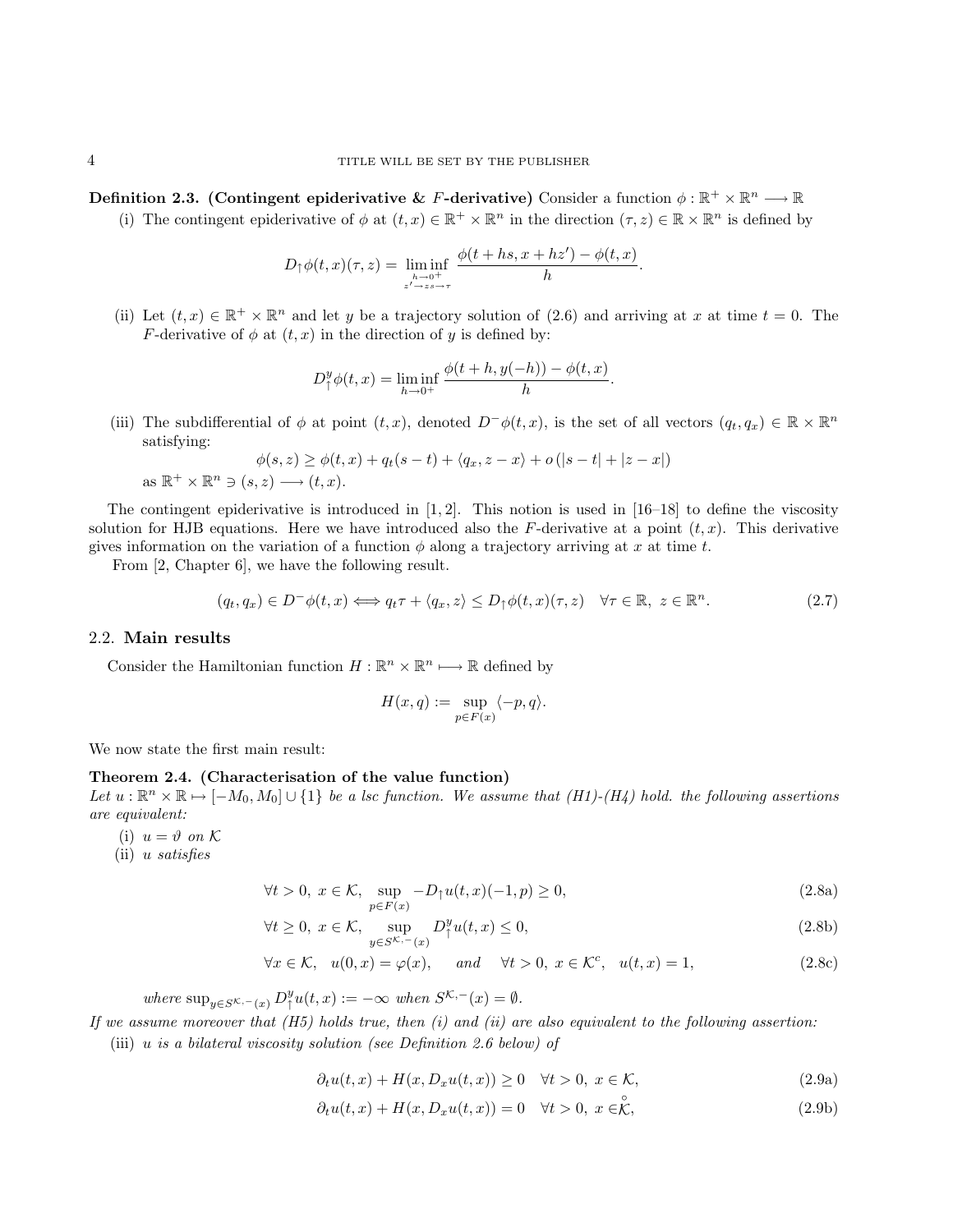and u satisfies the boundary conditions:

$$
\forall x \in \stackrel{\circ}{\mathcal{K}}, \quad \liminf_{t \to 0^+, y \to x} u(t, y) = \varphi(x), \tag{2.9c}
$$

$$
\forall x \in \mathcal{K}, \quad u(0, x) = \varphi(x) \quad \text{and} \quad \forall t > 0, \ \forall x \in \mathcal{K}^c, \ u(t, x) = 1,
$$
\n
$$
(2.9d)
$$

$$
\forall t \ge 0, \ \forall x \in \partial \mathcal{K}, \ \sup_{y \in S^{\mathcal{K}, -}(x)} D^y_\uparrow u(t, x) \le 0. \tag{2.9e}
$$

Remark 2.5. Let us point out that condition (2.8a) is equivalent to the classical notion of superoptimality of the value function (which means that this function is nonincreasing along at least one trajectory satisfying the differential inclusion (2.3)). The sketch of the proof of this known result will be given in Section 3.1.

Condition (2.8b) is less standard, it translates a notion of weak increase of the value function along *admissible* backward trajectories (satisfying (2.3) and lying in K). When K is equal to  $\mathbb{R}^n$ , or when K is an open set, we can prove that condition (2.8b) can be expressed, in an infinitesimal way, by using the classical notion of epi-derivative (see Proposition 3.5).

## Definition 2.6. (Bilateral viscosity solution of  $(2.9)$ )

Let  $u : \mathbb{R}_+ \times \mathbb{R}^n \to [-M_0, M_0] \cup \{1\}$  be a lsc function. We say that u is a bilateral viscosity solution of (2.9) iff:

(i) u is a bilateral solution of (2.9b) in  $\hat{\mathcal{K}}$ , that is, for every  $(t, x) \in \mathbb{R}^+_* \times \hat{\mathcal{K}}$  and every  $(q_t, q_x) \in D^-u(t, x)$ , we have:

$$
q_t + H(x, q_x) = 0.
$$

(ii) u satisfies (2.9a) on the boundary in the sense that for every  $(t, x) \in \mathbb{R}^+_* \times \partial \mathcal{K}$  and every  $(q_t, q_x) \in$  $D^-u(t, x)$ , we have:

$$
q_t + H(x, q_x) \ge 0.
$$

(iii) u satisfies  $(2.9c)-(2.9e)$  pointwise.

Remark 2.7. The bilateral viscosity notion could be also defined by using the "touching from one side" test functions, see [3, 16].

In the case when  $F$  is continuous, the characterization given in the above theorem amounts to saying that the value function is the only lsc solution of the HJB equation (2.9a)-(2.9b), satisfying the boundary condition (2.9c)-(2.9d) and the additional information (2.9e) with respect to any trajectory arriving at  $x \in \partial \mathcal{K}$  and lying in K during an interval  $[-\nu, 0]$ , for some  $\nu > 0$ . This general characterization, and mainly information (2.9e), seems difficult to handle in a numerical approximation algorithm for  $\vartheta$ . However this theoretical result explains clearly why the value function  $\vartheta$  cannot be characterized only by means of a classical HJB equation. Actually, equation (2.9a)-(2.9b) does not contain the information that  $\vartheta(\cdot, y_x(\cdot))$  is decreasing, for any  $x \in \partial \mathcal{K}$ , along the admissible trajectories  $y_x(\cdot) \in \mathcal{S}^{\mathcal{K},-}(x)$  arriving at x. We shall see in Section 4, that either under *inward*pointing or outward-pointing controllability assumption, assertion  $(2.9e)$  is satisfied whenever u is a solution of the constrained HJB equation (2.9a)-(2.9b). However, in the general case when no controllability assumption is made, the equation  $(2.9a)-(2.9b)$  with boundary conditions  $(2.9c)(2.9d)$  may have several lsc solutions. Among these solutions, the value function is the only one which satisfies also the property (2.9e).

In the sequel, we want to show how it is possible to approximate the value function by a sequence of solutions of HJB equations. The first approach consists in enlarging the set K. More precisely, for every  $\varepsilon > 0$ , let  $\mathcal{K}_{\varepsilon}$  be a closed subset of  $\mathbb{R}^n$  defined by:

$$
\mathcal{K}_{\varepsilon} := \{ x \in \mathbb{R}^n; d(x, \mathcal{K}) \le \varepsilon \},
$$

where  $d(\cdot,\mathcal{K})$  denotes the distance function to the set  $\mathcal{K}$ . Then, we have the following result: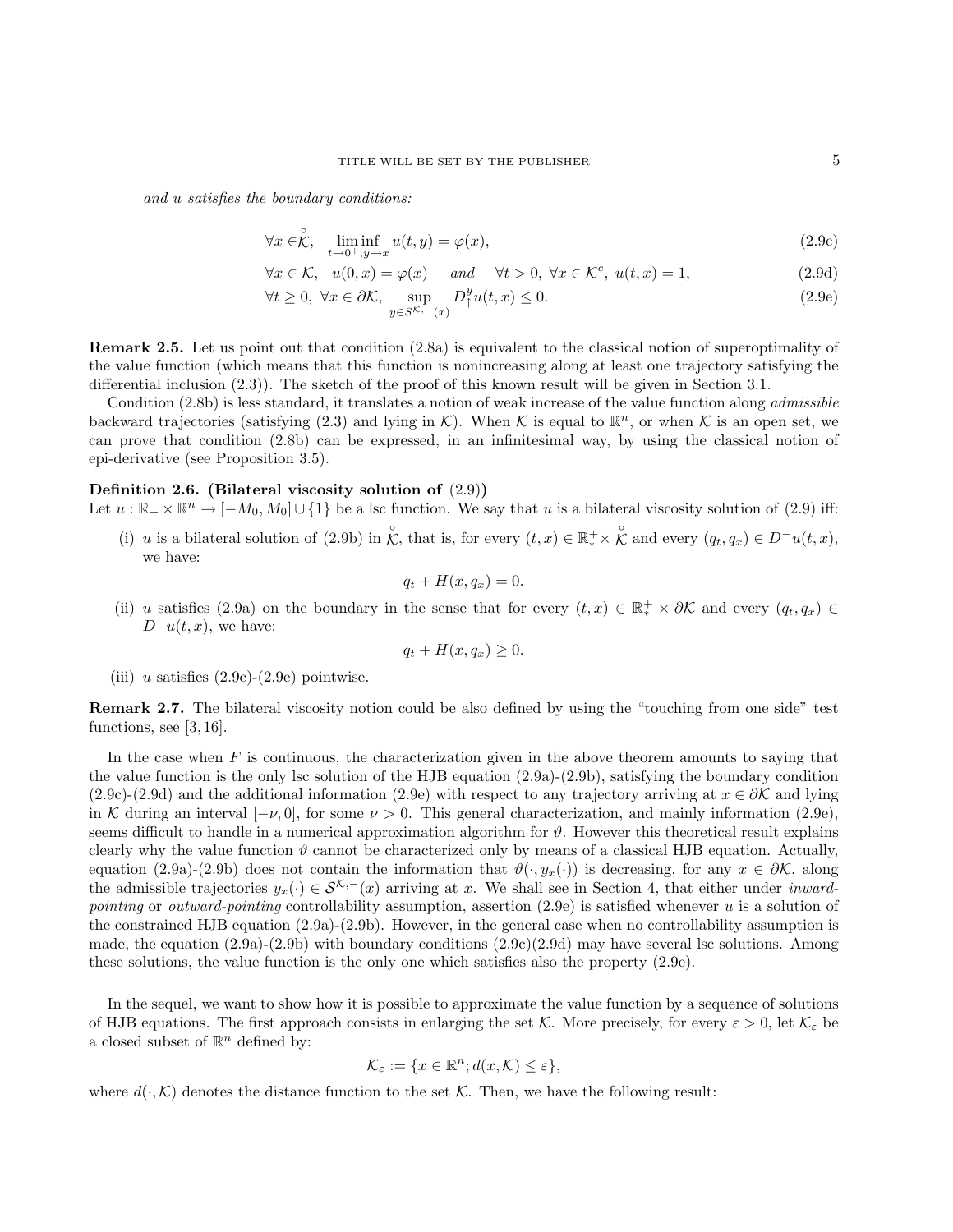#### 6 TITLE WILL BE SET BY THE PUBLISHER

#### Theorem 2.8. (Relaxation method)

Assume (H1)-(H5). For every  $\varepsilon > 0$ , consider  $u_{\varepsilon}: \mathbb{R}^+ \times \mathbb{R}^n \to [-M_0, M_0] \cup \{1\}$  a lsc solution of the equation

$$
\partial_t u(t, x) + H(x, D_x u(t, x)) \ge 0 \quad \forall t > 0, \ x \in \mathcal{K}_{\varepsilon}, \tag{2.10a}
$$

$$
\partial_t u(t, x) + H(x, D_x u(t, x)) = 0 \quad \forall t > 0, \ x \in \stackrel{\circ}{\mathcal{K}}_{\varepsilon}, \tag{2.10b}
$$

$$
\forall x \in \stackrel{\circ}{\mathcal{K}}_{\varepsilon}, \quad \liminf_{t \to 0^+, y \to x} u(t, y) = \varphi(x) = u(0, x), \tag{2.10c}
$$

$$
\forall x \in \mathcal{K}_{\varepsilon}, \quad u(0, x) = \varphi(x) \quad \text{and} \quad \forall t > 0, \ x \in \mathcal{K}_{\varepsilon}^c, \ u(t, x) = 1. \tag{2.10d}
$$

Then, for every  $x \in \mathbb{R}^n$  and every  $t > 0$ , we have:

$$
\lim_{\varepsilon \to 0} u_{\varepsilon}(t, x) = \vartheta(t, x). \tag{2.11}
$$

Let us emphasize that enlarging the set K is not for ensuring uniqueness of the solution of  $(2.10)$ . The above result says that we can take, for every  $\varepsilon > 0$ , any lsc solution of (2.10), and then the convergence result (2.11) holds.

Equation (2.10) can also be rewritten as a HJB equation with a Dirichlet boundary condition :

### Proposition 2.9. (Dirichlet formulation of the HJB equation)

Assume (H1)-(H5). Let  $\varepsilon \geq 0$  be fixed. Then the two following statements are equivalent:

- (i) u is lsc viscosity solution of  $(2.10)$
- (ii)  $u$  is lsc viscosity solution (see Definition 2.10) of the Dirichlet problem:

$$
\partial_t u(t, x) + H(x, D_x u(t, x)) = 0 \quad x \in \stackrel{\circ}{\mathcal{K}}_{\varepsilon}, \ t > 0,
$$
\n(2.12a)

$$
u(t,x) = 1 \quad x \in \partial \mathcal{K}_{\varepsilon}, \ t > 0,\tag{2.12b}
$$

$$
\forall x \in \mathcal{K}_{\varepsilon}, \ u(0, x) = \varphi(x), \qquad \text{and} \quad \forall x \in \stackrel{\circ}{\mathcal{K}_{\varepsilon}}, \ \liminf_{\substack{t \to 0^+ \\ z \to x}} u(t, z) = u(0, x). \tag{2.12c}
$$

## Definition 2.10. (Bilateral viscosity solution of (2.12))

Let  $u:\mathbb{R}_+\times\mathbb{R}^n\to[-M_0,M_0]\cup\{1\}$  be a lower semicontinuous function and let  $\Omega$  be a closed subset of  $\mathbb{R}^n$ . We say that u is a lsc viscosity solution on  $\Omega$  of

$$
\partial_t u(t, x) + H(x, D_x u(t, x)) = 0 \quad x \in \stackrel{\circ}{\Omega}, \ t > 0,
$$
\n(2.13a)

$$
u(t,x) = 1 \quad x \in \partial\Omega, \ t > 0,\tag{2.13b}
$$

$$
\forall x \in \Omega, \ u(0, x) = \varphi(x) \quad \text{and} \quad \forall x \in \stackrel{\circ}{\Omega}, \ \liminf_{\substack{t \to 0^+ \\ z \to x}} u(t, z) = u(0, x). \tag{2.13c}
$$

iff

(i) u is a bilateral solution of (2.13a) in  $\hat{\Omega}$ , that is, for every  $(t, x) \in \mathbb{R}_+^* \times \hat{\Omega}$  and every  $(q_t, q_x) \in D^-u(t, x)$ , we have:

$$
q_t + H(x, q_x) = 0.
$$

(ii) u satisfies the boundary condition (2.13b) in the sense that for every  $(t, x) \in \mathbb{R}_+^* \times \partial\Omega$  and every  $(q_t, q_x) \in D^-u(t, x)$ , we have:

$$
\max (q_t + H(x, q_x), u - 1) \ge 0.
$$

(iii)  $u$  satisfies the initial condition  $(2.13c)$  pointwise.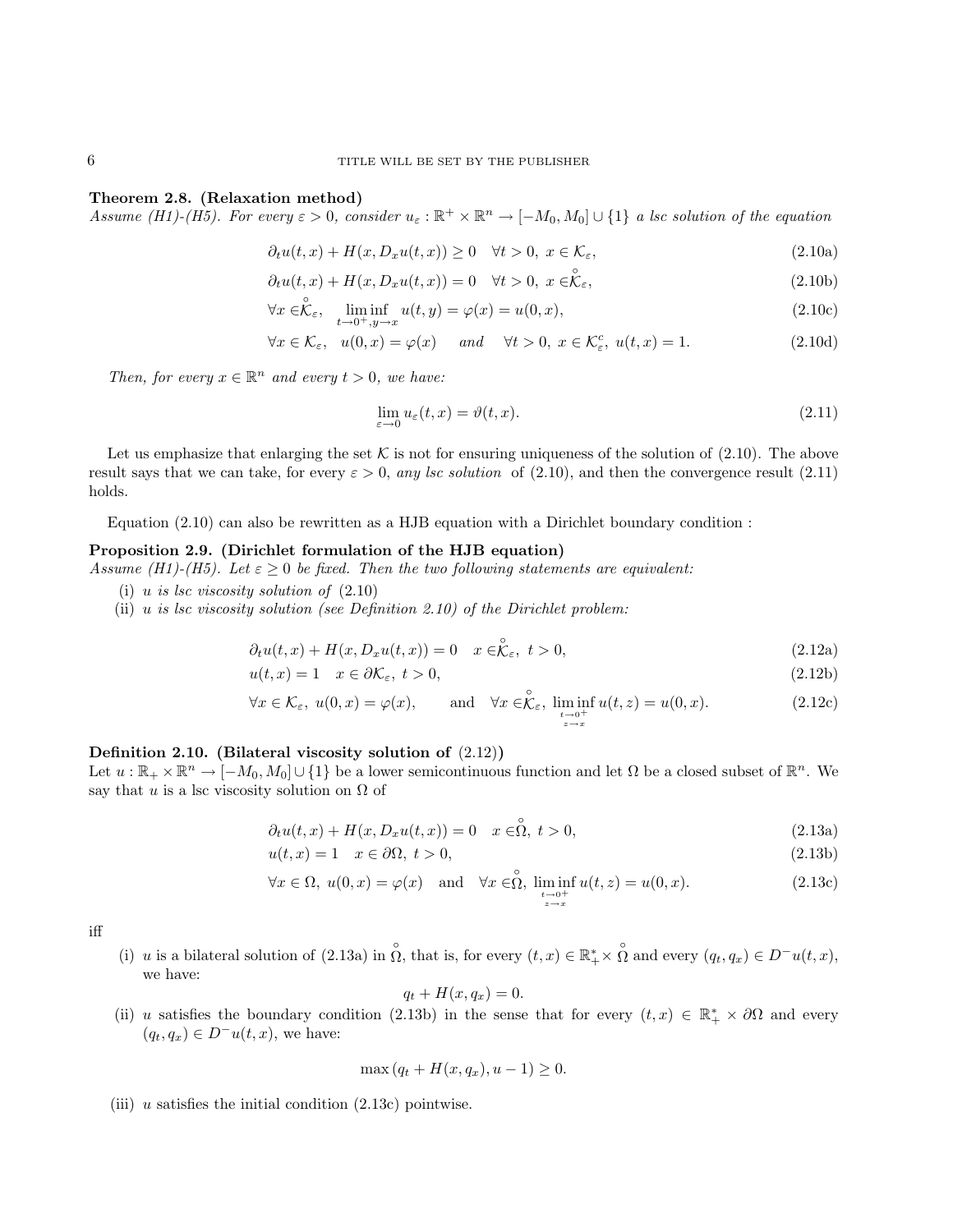Remark 2.11. First order HJB equations with boundary conditions arise usually in optimal exit time problems. These problems have been studied in several papers [6–8, 11, 13]. It is known, that for HJB equations with Dirichlet boundary conditions, uniqueness results for viscosity solution do not hold when no controllability assumption is made on the boundary of the domain to exit.

Now, consider, for every  $\varepsilon > 0$ , the continuous function given by:

$$
g_{\varepsilon}(x) = \min(-1 + \frac{1}{\varepsilon}d(x,\mathcal{K}), 1) \text{ for } x \in \mathbb{R}^n. \tag{2.14}
$$

Then we have:

#### Theorem 2.12. (Penalization method)

Assume that (H1)-(H5) hold true. For every  $\varepsilon > 0$ , consider  $\vartheta_{\varepsilon}$  the unique lsc bounded viscosity solution of

$$
\min(\partial_t v(t,x) + H(x, D_x v(t,x)), v(t,x) - g_\varepsilon(x)) = 0 \quad x \in \mathbb{R}^n, t > 0,
$$
\n(2.15)

$$
v(0,x) = \max(\varphi(x), g_{\varepsilon}(x)) \quad x \in \mathbb{R}^n. \tag{2.16}
$$

Then, for every  $x \in \mathcal{K}$  and every  $t > 0$ , we have:

$$
\lim_{\varepsilon \searrow 0^+} \vartheta_\varepsilon(t,x) = \vartheta(t,x).
$$

**Remark 2.13.** In the above theorem, the value function  $\vartheta$  is characterized as the limit of a sequence of (unique) viscosity solutions of variational inequalities. For every  $\varepsilon > 0$ , we will prove that  $\vartheta_{\varepsilon}$  is the value function of a penalized control problem with a particular  $L^{\infty}$ -norm penalization, see Section 6.

Remark 2.14. In this paper, in order to simplify the presentation of the main results and main ideas, we have focused on Mayer's problem. Yet, with a simple change of variables it is easy to extend all the results to the general Bolza problem (i.e., when the cost function includes also a distributive part).

## 3. Proof of Theorem 2.4

#### 3.1. Preliminary results

Firstly, we give some properties satisfied by the value function  $\vartheta$ .

### Proposition 3.1. (Dynamic Programming Principle)

Assume (H1)-(H4). Then the value function  $\vartheta$  satisfies the following:

(i) for all  $x \in \stackrel{\circ}{\mathcal{K}}$ ,

$$
\liminf_{t \to 0^+, z \to x} \vartheta(t, z) = \vartheta(0, x) = \varphi(x).
$$

(ii) Dynamic programming principle: for all  $x \in \mathbb{R}^n$ , for all  $t > 0$  and  $\tau \in [0, t]$ , we have:

$$
\begin{cases} \vartheta(t,x) = \min_{y_x \in S_{[0,\tau]}^{\mathcal{K}}} \vartheta(t-\tau, y_x(\tau)) & \text{if } S_{[0,\tau]}^{\mathcal{K}}(x) \neq \emptyset, \\ \vartheta(t,x) = 1 & \text{otherwise} \end{cases}
$$

(iii) Backward dynamic programming principle: for all  $x \in \mathbb{R}^n$ ,  $t \geq 0$ ,  $y_x \in S^{\mathcal{K},-}(x)$ , and  $\tau$  small enough, we have:

$$
\vartheta(t,x) \ge \vartheta(t+\tau, y_x(-\tau)).
$$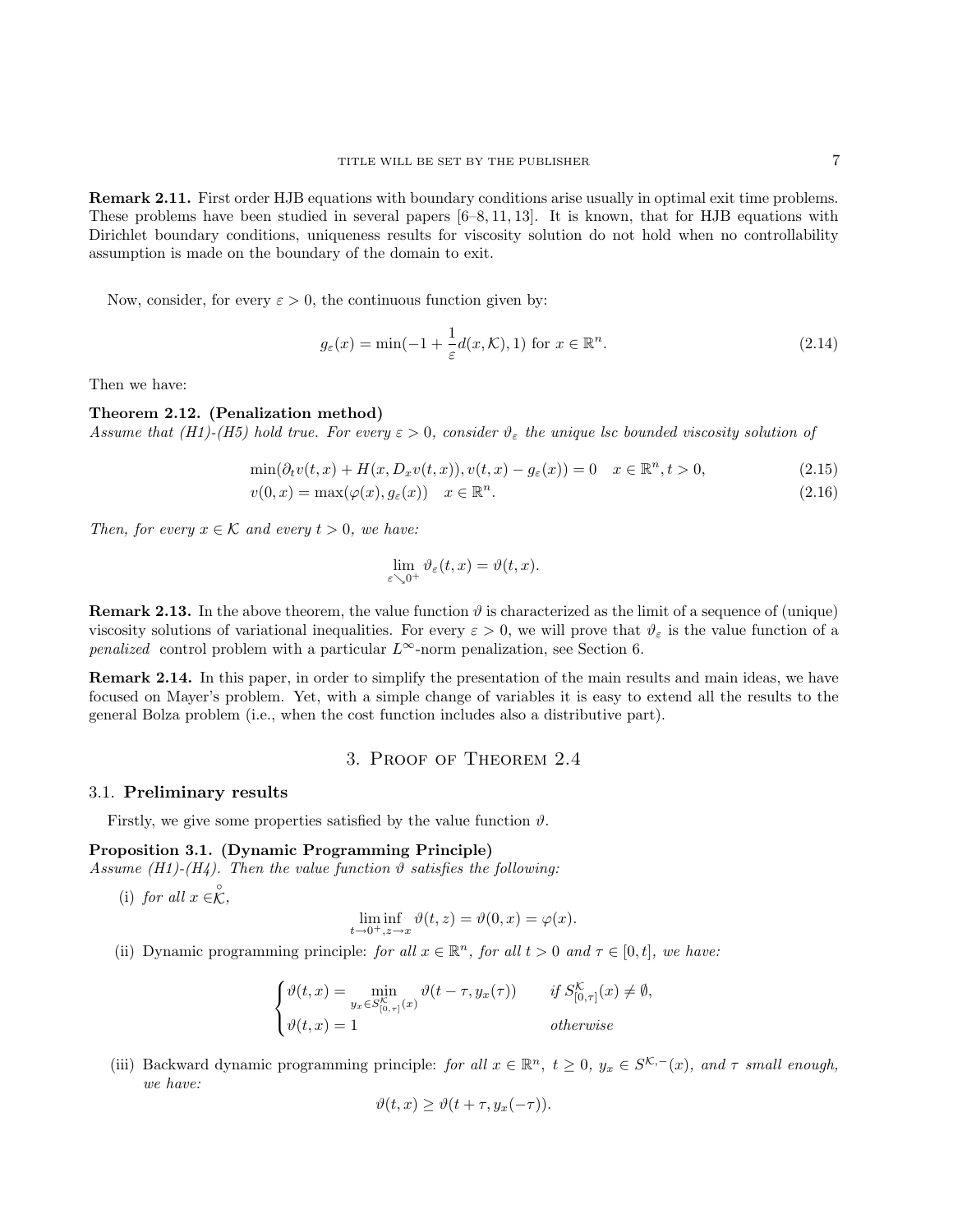*Proof.* (i) By definition of  $\vartheta$ , we know that  $\vartheta(0, x) = \varphi(x)$  for every  $x \in \mathcal{K}$ . Now, let x be in  $\hat{\mathcal{K}}$  and consider two sequences  $(z_i)_{i\geq 1} \subset \stackrel{\circ}{\mathcal{K}}$  and  $(t_i)_i \subset ]0, +\infty[$  such that

$$
t_i \longrightarrow 0
$$
,  $z_i \longrightarrow x$ , and  $\vartheta(t_i, z_i) \longrightarrow \liminf_{\substack{t \longrightarrow 0^+ \\ z \to x}} \vartheta(t, z)$  when  $i \longrightarrow +\infty$ .

For every *i*, we consider a trajectory  $y_i$  solution of:  $\dot{y}_i(s) \in F(y_i(s))$  on  $(0, t_i)$  and  $y(t_i) = x$ . Since  $x \in \mathcal{K}$ , for *i* big enough,  $y_i(0) \in \stackrel{\circ}{\mathcal{K}}$  and  $y_i$  belongs to  $\mathcal{S}_{[0,t_i]}^{\mathcal{K}}(y_i(0))$ . Hence

$$
\vartheta(t_i, y_i(0)) \le \varphi(y_i(t_i)) = \varphi(x). \tag{3.17}
$$

Using the fact that  $y_i(0) \to x$  at  $i \to \infty$ , it yields

$$
\liminf_{\substack{t \to 0+ \\ z \to x}} \vartheta(t, z) \le \lim_{i \to +\infty} \vartheta(t_i, y_i(0)) \le \varphi(x).
$$

Taking into account the fact that  $\vartheta$  is lsc, we conclude (i).

The dynamic programming principle (ii)-(iii) can be easily obtained from the definition of  $\vartheta$ .

In the sequel of the section, we give some interpretations to the sub and superoptimality principles of the DPP. These statements are well known in the case where the state is not constrained (i.e.  $\mathcal{K} = \mathbb{R}^n$ ) [3,16]. In presence of state constraints, our statements can be seen as a generalization of those studied in [17, 18] where a qualification condition is required.

#### Proposition 3.2. (super-optimality)

Let  $u : \mathbb{R}^+ \times \mathbb{R}^n \longrightarrow \mathbb{R}$  be a bounded lower semicontinuous function. Assume (H2)-(H3), then the following three statements are equivalent

(i)  $\forall t > 0, \forall x \in \mathbb{R}^n$ , we have:

$$
\sup_{p \in F(x)} -D_{\uparrow}u(t, x)(-1, p) \ge 0; \tag{3.18}
$$

- (ii)  $\forall (t, x) \in \mathbb{R}^+ \times \mathbb{R}^n$ ,  $\exists y_x \in S_{[0,t]}(x)$ ,  $\forall \tau \in [0, t]$ ,  $u(t \tau, y_x(\tau)) \leq u(t, x)$ .
- (iii)  $\forall t > 0, \forall x \in \mathbb{R}^n$  and  $\forall (q_t, q_x) \in D^{-}u(t, x)$ , we have:

$$
q_t + H(x, q_x) \ge 0.
$$

*Proof.* This proposition is a straightforward consequence of [16, Theorem 3.2 & Lemma 4.3] using the change of variable  $\tau \to t - \tau$ .

Remark 3.3. Let us point out that assertion (ii) of the above proposition insures the existence of a trajectory  $y_x$ , starting from  $y_x(0) = x$ , and such that  $u(t - \cdot, y_x(\cdot))$  is decreasing. Nothing guarantees that  $y_x$  is admissible (and stays in K). In the case when the trajectory  $y_x$  leaves K, if we assume further that u is bounded from above by 1 and  $u(s, z) = 1$  whenever  $z \notin \mathcal{K}$ , then we obtain  $u(t - \cdot, y_x(\cdot)) \equiv 1$  on  $[0, t]$ .

An immediate consequence of the above proposition is the following:

Corollary 3.4. (Super-optimality of the value function) Assume (H1)-(H4). Then, the value function  $\vartheta$  satisfies for all  $t > 0$ ,  $x \in \mathbb{R}^n$ 

$$
\sup_{p \in F(x)} -D_{\uparrow} \vartheta(t, x)(-1, p) \ge 0.
$$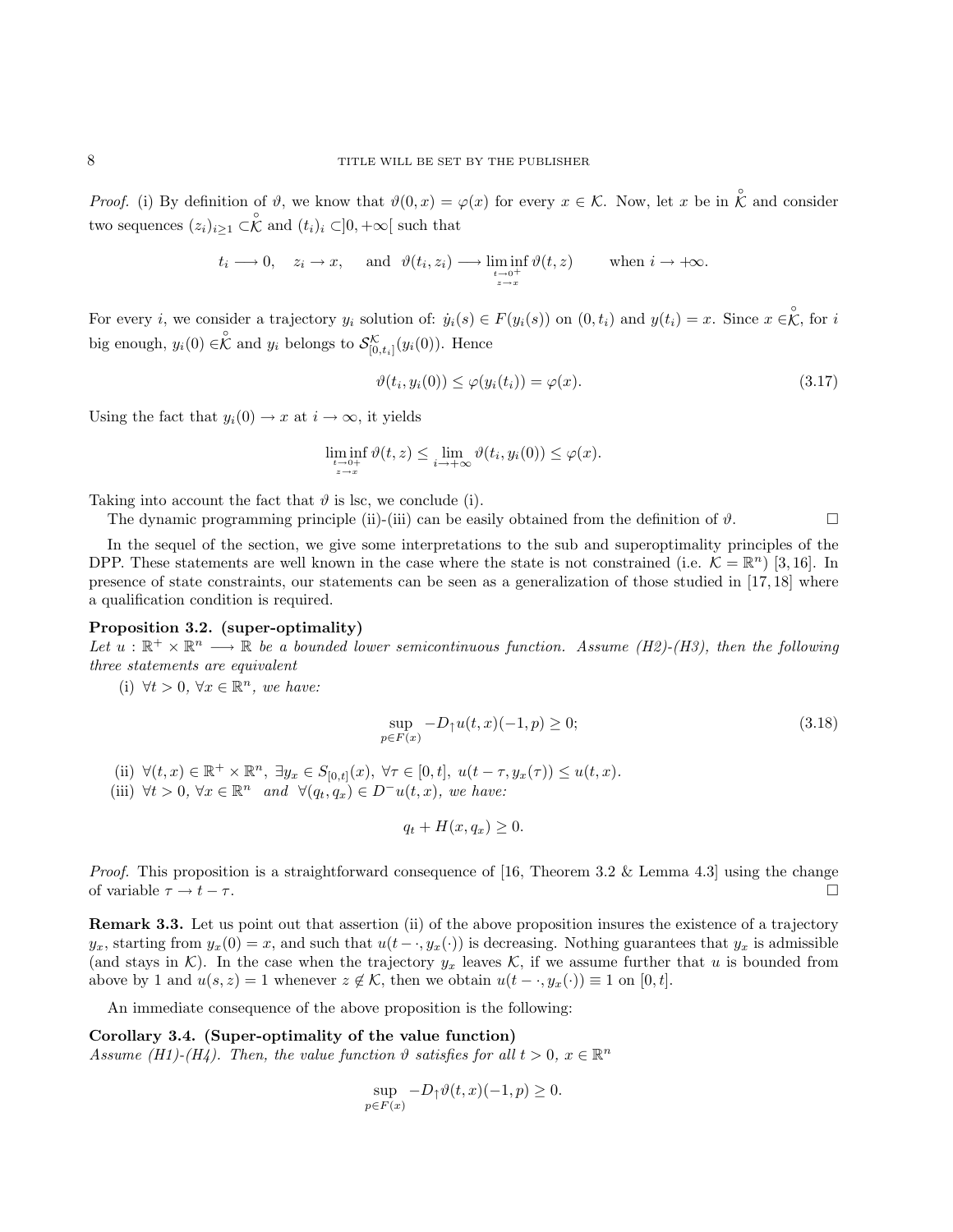*Proof.* Let  $(t, x)$  be in  $\mathbb{R}^+ \times \mathbb{R}^n$ . We claim that

 $\exists y_x \in S_{[0,t]}(x), \forall \tau \in [0,t], \quad \vartheta(t-\tau, y_x(\tau)) \leq \vartheta(t,x).$  (3.19)

To prove this assertion, we first consider the case when  $S_{[0,t]}^{\mathcal{K}}(x) \neq \emptyset$ . By compactness of  $S_{[0,t]}^{\mathcal{K}}(x)$  and since  $\emptyset$  is lsc, we obtain from Proposition 3.1(ii) the existence of  $y_x \in S^{\mathcal{K}}_{[0,t]}(x) \subset S_{[0,t]}(x)$  such that  $\vartheta(0, y_x(t)) = \vartheta(t, x)$ . Hence, for all  $\tau \in [0, t]$ , we get from Proposition 3.1(ii) (with  $z = y_x(\tau)$ ) that

$$
\vartheta(t-\tau,z) \leq \vartheta(0,y_z(t-\tau)) \leq \vartheta(0,y_x(t)) \leq \vartheta(t,x).
$$

Now, if  $S_{[0,t]}^{\mathcal{K}}(x) = \emptyset$ , thus the definition of  $\vartheta$  yields  $\vartheta(t,x) = 1$ . Moreover, since  $\vartheta$  is bounded by 1, for any trajectory  $y_x \in S_{[0,t]}(x)$ , we have

$$
\vartheta(t-\tau, y_x(\tau)) \le 1 = \vartheta(t, x).
$$

Therefore, (3.19) is always satisfied for any  $(t, x) \in \mathbb{R}^+ \times \mathbb{R}^n$ . We conclude by Proposition 3.2.

#### Proposition 3.5. (Sub-optimality)

Assume (H2)-(H3) and let  $u : \mathbb{R}^+ \times \mathbb{R}^n \longrightarrow \mathbb{R}$  be a lower semicontinuous function and  $\Omega$  be a subset of  $\mathbb{R}^n$ . Then the following two statements are equivalent

(i)  $\forall t \geq 0$  and  $\forall x \in \Omega$ , sup  $y\in S^{\Omega,-}(x)$  $D^y_\uparrow u(t,x) \leq 0$ 

(ii)  $\forall t \geq 0, \forall x \in \Omega, \forall \tau \in [0, t] \text{ and } \forall y_x \in S_{[0, \tau]}^{\Omega}(x), \text{ we have } u(t, x) \leq u(t - \tau, y_x(\tau)).$ 

Furthermore, if (H5) is also satisfied and  $\Omega$  is an open subset, then (i) and (ii) are equivalent to each of the following assertions:

- (iii)  $\forall t \geq 0, \ \forall x \in \Omega, \ \max_{p \in F(x)} D_{\uparrow}u(t,x)(1,-p) \leq 0$
- (iv) (a)  $\forall x \in \Omega$ ,  $\liminf_{t \to 0, \Omega \ni y \to x} u(t, y) = u(0, x)$ (b)  $\forall t > 0, \forall x \in \Omega \text{ and } \forall (q_t, q_x) \in D^{-}u(t, x), \text{ we have: } q_t + H(x, q_x) \leq 0.$

To prove this proposition, we will need the following lemma whose proof can be found in [15].

## Lemma 3.6. (non-increasing functions)

Let  $v : [0, T] \mapsto \mathbb{R}$  be a lsc function such that

$$
D_{+}v(s) = \liminf_{h \to 0^{+}} \frac{v(s+h) - v(s)}{h} \le 0 \quad \forall s \in [0, T).
$$

Then v is non-increasing on  $[0, T]$ .

Proof of Proposition 3.5. The proof will be split in five steps.

Step 1. Under assumptions (H2)-(H3), let us first prove the equivalence (i)  $\Longleftrightarrow$  (ii). Assume (*i*) and consider  $t > 0$ ,  $\tau \in [0, t]$ . Let  $y_x \in S^{\Omega}_{[0, \tau]}(x)$ , and define  $v : \mathbb{R} \to \mathbb{R}$  by

$$
v(s) = u(t - \tau + s, y_x(\tau - s)).
$$

We want to show that v is non-increasing by using Lemma 3.6. For  $s \in [0, \tau)$ , we set  $x_1 = y_x(\tau - s)$  (clearly,  $x_1$ ) depends on  $\tau$  and s). Thus we get:

$$
D_{+}v(s) = \liminf_{h \to 0^{+}} \frac{u(t-\tau+s+h, y_x(\tau-s-h)) - u(t-\tau+s, y_x(\tau-s))}{h}
$$
  
= 
$$
\liminf_{h \to 0^{+}} \frac{u(t-\tau+s+h, y_{x_1}(-h)) - u(t-\tau+s, x_1)}{h}
$$
  
= 
$$
D_{1}^{y_{x_1}}u(t-\tau+s, x_1) \qquad \forall s \in [0, \tau[
$$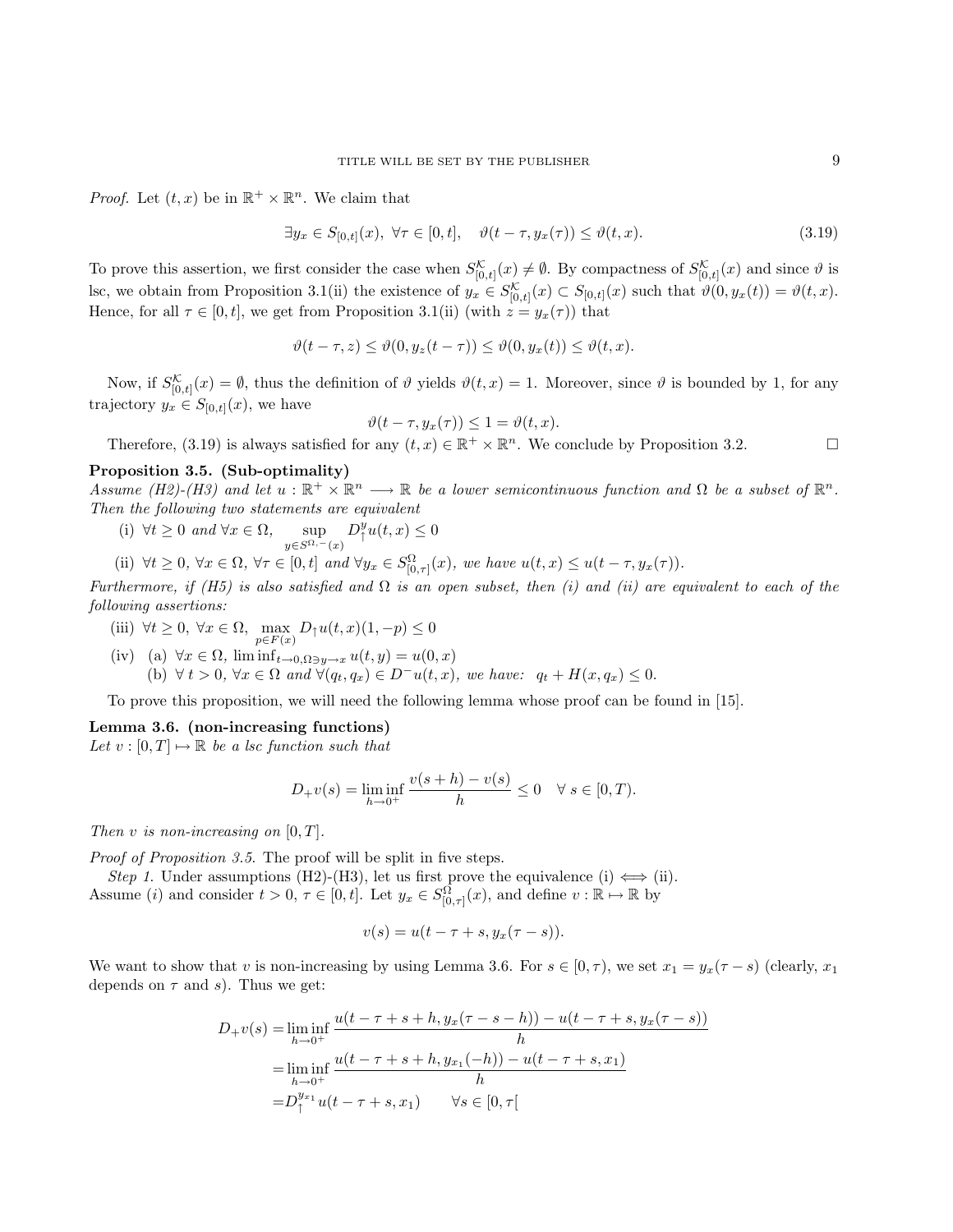where we have set  $y_{x_1}(-h) := y_x(\tau - s - h)$  for h small enough. This backward trajectory  $y_{x_1}$  belongs to  $S^{\Omega,-}(x_1)$ , and thanks to (i), we deduce that  $D_+v(s) \leq 0$  for  $s \in [0,\tau)$ . Therefore, Lemma 3.6 implies that v is nonincreasing on  $[0, \tau]$  and then  $v(\tau) \leq v(0)$ , which gives that

$$
u(t, x) \le u(t - \tau, y_x(\tau)).
$$

Conversely, assume that (ii) holds true and let  $(t, x) \in \mathbb{R}^+ \times \mathbb{R}^n$ . The case when  $S^{\Omega, -}(x) = \emptyset$  is trivial. Let us consider that  $S^{\Omega,-}(x) \neq \emptyset$  and let  $y_x \in S^{\Omega,-}(x)$ . There exists  $\nu > 0$  such that

$$
\dot{y}_x(s) \in F(y_x(s))
$$
 on  $[-\nu, 0]$  and  $y_x(0) = x$ .

For every  $h \in [0, \nu]$ , we define  $x_h = y_x(-h)$  and consider the trajectory  $y_{x_h}$  defined by:  $y_{x_h}(s) = y_x(s-h)$ for  $s \in [0, h]$ . In particular,  $y_{x_h}$  belongs to  $S^{\Omega}_{[0, h]}(x_h)$ . From (ii) we get:

$$
u(t+h, x_h) \le u(t, y_{x_h}(h))
$$

which gives

$$
u(t+h, y_x(-h)) \le u(t, x).
$$

Therefore,

$$
D_{\uparrow}^{y_x} u(t, x) = \liminf_{h \to 0^+} \frac{u(t + h, y_x(-h)) - u(t, x)}{h} \le 0,
$$

which proves assertion (i).

Step 2. From now on, we assume also that (H5) is fulfilled and that  $\Omega$  is an open set. We first prove that (i)  $\implies$  (iii). Let  $t \geq 0$ ,  $x \in \Omega$  and  $p \in F(x)$ . Filippov's Theorem implies that there exists  $y_x \in S^{\Omega,-}(x)$  (with  $y_x(0) = x$  and such that

$$
\lim_{h \to 0^+} \frac{y_x(-h) - x}{h} = -p.
$$

Let  $(h_n)_n$ , with  $h_n \to 0$ , be a sequence of positive numbers such that:

$$
\lim_{n \to +\infty} \frac{u(t+h_n, y_x(-h_n)) - u(t, x)}{h_n} = D_{\uparrow}^{y_x} u(t, x).
$$

For every  $n \geq 0$ , set  $q_n := -\frac{y_x(-h_n) - x}{h}$  $\frac{dn_1}{h_n}$ . Clearly,  $q_n$  tends to p when n goes to  $+\infty$ . Moreover,

$$
D_{\uparrow}u(t,x)(1,-p)=\liminf_{h\to 0^+ \atop q\to p}\frac{u(t+h,x-hq)-u(t,x)}{h}\leq \lim_{n\to +\infty} \frac{u(t+h_n,x-h_nq_n)-u(t,x)}{h_n}=D_{\uparrow}^{y_x}u(t,x).
$$

We deduce that for every  $p \in F(x)$ , we have  $D_1u(t,x)(1,-p) \leq 0$  and (iii) holds true.

Step 3. The assertion (iii)  $\implies$  (ii) can be obtained by using similar arguments as in [16, Theorem 3.3]. Let us point out that the paper [16] deals only with final state constraints  $(K = \mathbb{R}^n)$ . However, the proof is still valid when we consider that the set of trajectories is in an open set  $\Omega$ . For the reader's convenience, we give the main steps of the proof. Let us assume (iii) and fix  $t \geq 0$ ,  $x \in \Omega$ ,  $\tau \in [0, t]$ , and  $y_x \in S^{\Omega}_{[0, \tau]}(x)$ . Now, we consider the application

$$
\mathcal{T}:[0,\tau]\ni s\longmapsto \left(\begin{array}{c}t-\tau+s\\y_x(\tau-s)\\u(t-\tau,y_x(\tau))\end{array}\right).
$$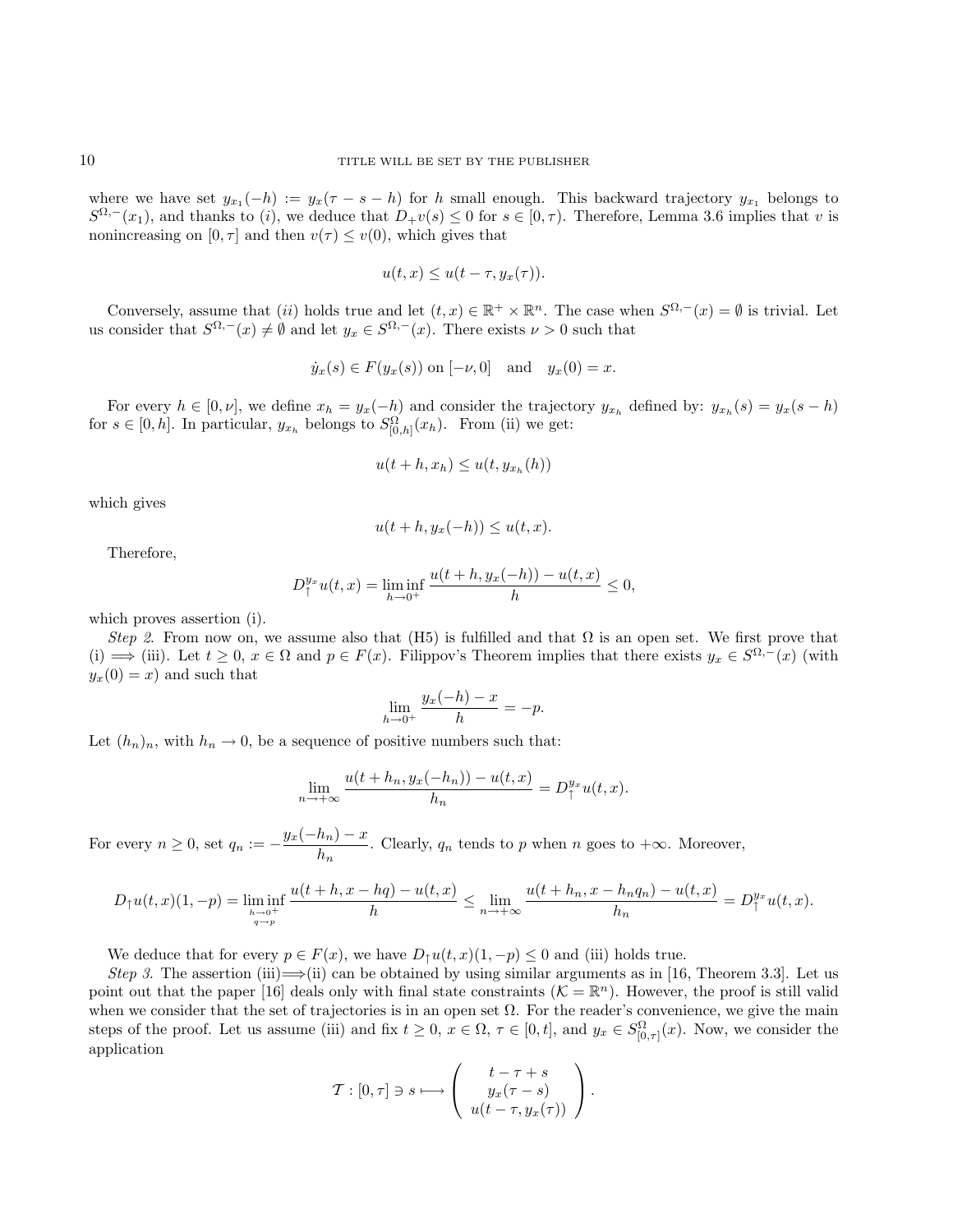It is clear that  $\mathcal{T}(0) := (t - \tau, y_x(\tau), u(t - \tau, y_x(\tau)))$  belongs to the epigraph of u, denoted  $\mathcal{E}p(u)$ . On the other hand, by (iii) and thanks to [2, Proposition 6.1.4], we obtain that  $(1, -p, 0)$  is a *contingent* <sup>1</sup> direction to  $\mathcal{E}p(u)$ at every  $(\gamma, \xi, z) \in \mathbb{R}^+ \times \Omega \times \mathbb{R}$  such that

$$
(\gamma, \xi, z) \in \mathcal{E}p(u)
$$
, and  $p \in F(\xi)$ .

Therefore, u being lsc, by using the viability theorem (see the proof of [16, Theorem 3.3]), we get that  $\mathcal{T}(s) \in$  $\mathcal{E}p(u)$  for every  $s \in [0, \tau]$ . We deduce that:

$$
u(t-\tau+s, y_x(\tau-s)) \le u(t-\tau, y_x(\tau)) \quad \forall s \in [0, \tau]
$$

which proves (ii).

Let us also remark that the same arguments give the following implication:

$$
\left[\forall t > 0, \ \forall x \in \Omega, \max_{p \in F(x)} D_{\uparrow}u(t, x)(1, -p) \le 0\right] \Longrightarrow
$$
\n
$$
\left[\forall t \ge 0, \ \forall x \in \Omega, \ \forall \tau \in [0, t[, \forall y_x \in S^{\Omega}_{[0, \tau]}(x), \ u(t, x) \le u(t - \tau, y_x(\tau))\right].
$$
\n(3.20)

Indeed, due to the inversion of the time, the fact that we do not assume the left hand side property at initial time implies that we do not recover the right hand side at the final time  $\tau = t$ .

Step 4. Now we assume that (iii) is satisfied and we will prove that (iv) holds true. From the previous steps, we know that (i) and (ii) are also satisfied. Then assertion (iv)-(b) can be deduced from (2.7) and (iii). It remains to prove assertion (iv)-(a). For this, let us fix  $x \in \Omega$ . Let  $(z_i)_i \subset \Omega$  and  $(t_i)_i \subset ]0, +\infty[$  such that:

$$
z_i \longrightarrow x, t_i \longrightarrow 0,
$$
 and  $u(t_i, z_i) \longrightarrow \liminf_{t \to 0^+} u(t, z)$  when  $i \to +\infty$ .

Let  $(y_i)_i$  be a sequence of trajectories satisfying, for every  $i \geq 1$ ,  $\dot{y}_i(s) = F(y(s))$  on  $(0, t_i)$  and  $y_i(t_i) = x$ . By Gronwall Lemma, we get  $y_i(0) \to x$  when  $i \to +\infty$ . Moreover, by (ii) we have:  $u(t_i, y_i(0)) \le u(0, x)$ . Therefore, since  $u$  is lsc, we deduce:

$$
u(0, x) \le \liminf_{t \to 0^+} u(t, z) \le \lim_{i \to +\infty} u(t_i, y_i(0)) \le u(0, x).
$$

Step 5. Finally, we prove that (iv)  $\implies$  (ii). From [16, Lemma 4.4], we know that (iv)-(b) is equivalent to the assertion

$$
\forall t > 0, \forall x \in \Omega, \max_{p \in F(x)} D_{\uparrow}u(t, x)(1, -p) \le 0,
$$

and by (3.20) we conclude that

$$
\forall t \ge 0, \ \forall x \in \Omega, \ \forall \tau \in [0, t[, \ \forall y_x \in S^{\Omega}_{[0, \tau]}(x), \ \ u(t, x) \le u(t - \tau, y_x(\tau)). \tag{3.21}
$$

Now, it remains just to prove that the assertion (3.21) is still true up to time  $\tau = t$ . Let  $t \geq 0$ ,  $x \in \Omega$  and  $y_x \in S^{\Omega}_{[0,t]}(x)$ . Let  $(z_i)_i \subset \Omega$  and  $(t_i)_i$  a sequence of positive numbers such that:

$$
z_i \to y_x(t), \quad t_i \to 0^+, \quad u(t_i, z_i) \to u(0, y_x(t)).
$$

Consider, for every  $i \geq 1$ , a trajectory  $y^i$  satisfying  $\dot{y}^i(s) \in F(y^i(s)),$   $y^i(t-t_i) = z_i$  and  $||y^i - y_x||_{L^\infty} \to 0$ . The Gronwall lemma yields that  $y^i(0)$  converges to x. Moreover, since  $\Omega$  is an open set,  $y^i \subset \Omega$  on  $[0, t_i]$  for i big

<sup>&</sup>lt;sup>1</sup>Let K be a nonempty subset of  $\mathbb{R}^n$  and  $z \in K$ . A vector v in  $\mathbb{R}^n$  is said a contingent direction to K at z if and only if:  $\liminf_{h\to 0^+} d\left(v, \frac{K-z}{h}\right)$ h  $= 0$ .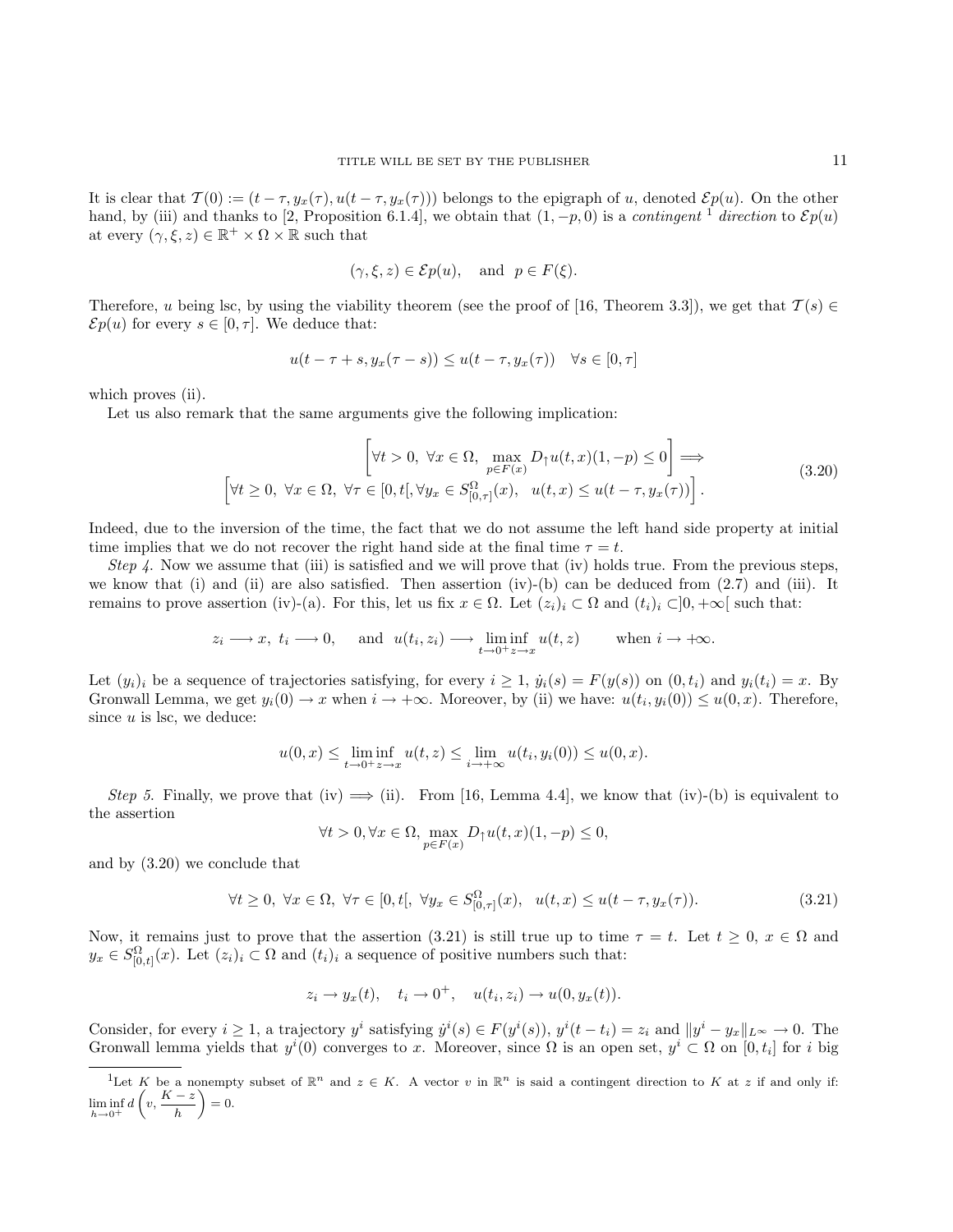enough. Therefore, by (3.21), we obtain:  $u(t, y^i(0)) \leq u(t_i, y^i(t - t_i)) = u(t_i, z^i)$ . Since u is lsc, by (iv)-(a) we conclude:

$$
u(t,x) \le \lim_{i \to \infty} u(t,y^i(0)) \le \lim_{i \to \infty} u(t_i,z^i) = u(0,y_x(t))
$$

which proves that (3.21) is true for  $\tau = t$ .

#### Corollary 3.7. (Sub-optimality of the value function)

Assume (H1)-(H4). Then, the value function  $\vartheta$  satisfies for every  $(t, x) \in \mathbb{R}^+ \times \mathbb{R}^n$ 

$$
\sup_{y \in S^{\mathcal{K}, -}(x)} D_{\uparrow}^{y} \vartheta(t, x) \leq 0.
$$

*Proof.* This is a consequence of Propositions 3.1(ii) and 3.5.

#### 3.2. Proof of Theorem 2.4

The equivalence between (ii) and (iii) follows from Propositions 3.2 and 3.5. Remark that Proposition 3.2 is state for  $x \in \mathbb{R}^n$  while Theorem 2.4 (ii) and (iii) is state for  $x \in \mathcal{K}$ . Nevertheless, these equations are trivially satisfied for  $x \in \mathbb{R}^n \backslash \mathcal{K}$  (since  $u = 1$  in  $\mathbb{R}^n \backslash \mathcal{K}$ ).

We now prove the equivalence between (i) and (ii). The fact that the value function  $\vartheta$  satisfies (2.8) follows from Corollary 3.4 and 3.7 and from the definition of  $\vartheta$ .

Conversely, let us assume that u satisfies (2.8) and let us prove that  $u = \vartheta$ . Let  $x \in \mathcal{K}$  and  $t > 0$ . The proof is splitted in two steps:

Step 1:  $u(t, x) \geq \vartheta(t, x)$ .

Indeed, using Proposition 3.2, we get that there exists  $y_x \in S_{[0,t]}(x)$  such that:

$$
u(t - \tau, y_x(\tau)) \le u(t, x) \quad \forall \tau \in [0, t]. \tag{3.22}
$$

Two cases may occur. In the first case,  $y_x$  does not belong to  $S_{[0,t]}^{\mathcal{K}}(x)$  which means that there exists  $\tau \in [0,t]$ with  $y_x(\tau) \notin \mathcal{K}$ . In this case, we have

$$
u(t - \tau, y_x(\tau)) = 1 \le u(t, x).
$$

Since  $u, \vartheta$  are bounded from above by 1, we conclude that  $u(t, x) = 1$  and then

$$
u(t, x) \ge \vartheta(t, x).
$$

On the other hand, if  $y_x$  belongs to  $S_{[0,t]}^{\mathcal{K}}(x)$  then by taking the limit  $\tau \to t^-$  in (3.22) and using the fact that  $u$  is lsc, we get

$$
\vartheta(t,x) \leq \varphi(y_x(t)) \leq \liminf_{\tau \to t^-} u(t-\tau, y_x(\tau)) \leq u(t,x).
$$

Step 2:  $\vartheta(t,x) \geq u(t,x)$ .

It suffices to consider the case  $S_{[0,t]}^{\mathcal{K}}(x) \neq \emptyset$  (otherwise  $\vartheta(t,x) = 1 \geq u(t,x)$ ). In this case, by Proposition 3.1, there exists an admissible trajectory  $y_x \in S^{\mathcal{K}}_{[0,t]}(x)$  such that

$$
\varphi(y_x(t)) = \vartheta(0, y_x(t)) = \vartheta(t, x).
$$

On the other hand, by Proposition 3.5, we also have that

$$
u(t,x) \le u(0, y_x(t)) = \varphi(y_x(t)).
$$

This implies that  $\vartheta(t, x) \geq u(t, x)$  and ends the proof of the theorem.

 $\Box$ 

 $\Box$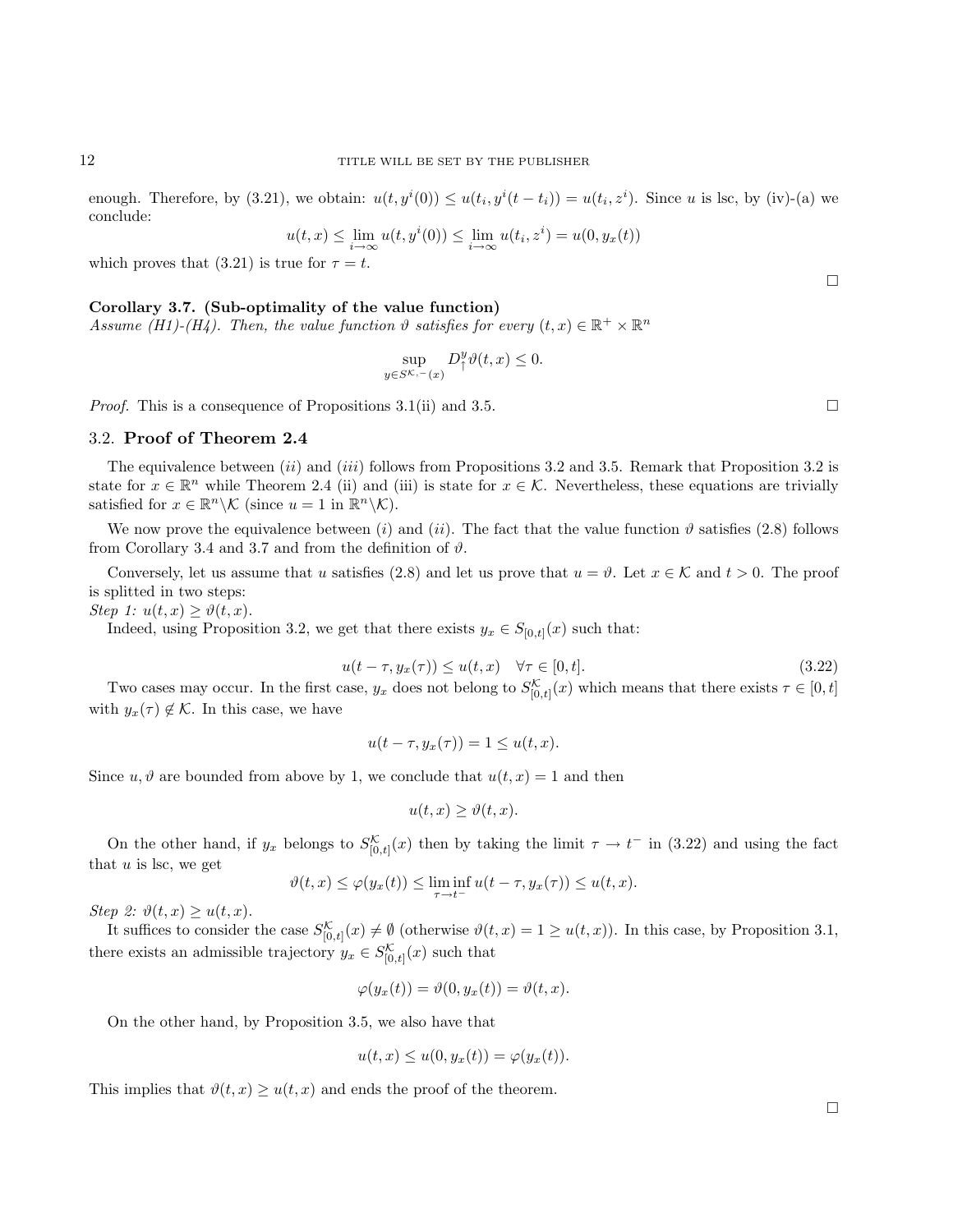## 4. Some particular situations

The goal of this section is to show that Theorem 2.4 leads to a characterisation of the value function in term of Hamilton-Jacobi equations when a *qualification* condition is satisfied and  $F$  is continuous. In particular, we can recover the results of Soner [21] (see also [19]) when inward qualification condition holds (see Subsection 4.1) and also the results of Frankowska et al. [17,18] in the case when outward qualification condition is satisfied (see Subsection 4.2).

In this section, we limit our attention to state constraint sets  $K$  expressible as

$$
\mathcal{K} = \bigcap_{j=1}^{r} \{x, h_j(x) \le 0\}, \quad \stackrel{\circ}{\mathcal{K}} = \bigcap_{j=1}^{r} \{x, h_j(x) < 0\} \tag{4.23}
$$

for a finite family of  $C^{1,1}$  functions<sup>2</sup>  $\{h_j : \mathbb{R}^n \to \mathbb{R}\}_{j=1,\dots,r}$ . We also denote by

$$
I(x) = \{j \in \{1, \ldots, r\}, h_j(x) = 0\}
$$

the active set of index values at a point  $x \in \partial \mathcal{K}$ . We assume throughout this section that  $\hat{\mathcal{K}} \neq \emptyset$ .

#### 4.1. Inward pointing condition

In [21], Soner introduced the "inward-pointing" constraint qualification:

$$
\exists \beta > 0, \ \forall x \in \partial \mathcal{K}, \quad \min_{p \in F(x)} p \cdot \nabla_x h_j(x) < -\beta \ \ \forall j \in I(x). \tag{4.24}
$$

Under this "controllability" hypothesis, Soner proved that the value function is continuous and is the unique solution of a constrained HJB equation in an appropriate sense. In smooth cases (with  $\varphi$  Lipschitz continuous), this viscosity notion can be interpreted as solution of a Neuman boundary equation (see the paper of Capuzzo-Dolcetta and Lions [13]). Generalizations of this condition to the case of a state constraints set K with nonsmooth boundary, were introduced by Ishii and Koike [19]. They also modified the notion of solutions, by modifying the Hamiltonian.

Condition (4.24) is a strengthened viability condition [1]. Geometrically, (4.24) means that from each point  $x \in \partial K$  a trajectory enters into  $\hat{\mathcal{K}}$ , while the viability condition guarantees that a solution stays in K forever. Moreover, under condition  $(4.24)$ , each trajectory starting at x on the boundary can be approximated by a sequence of trajectories lying in the interior of  $K$ . More precisely, we have the following lemma.

**Lemma 4.1.** Assume that F satisfies (H2)-(H5) and K is defined as in (4.23). Let  $y_x \in S_{[0,T]}^{\mathcal{K}}(x)$  for  $(T, x) \in$  $\mathbb{R}^+ \times \mathcal{K}$ . Let  $(t_i, x_i) \in \mathbb{R}_*^+ \times \overset{\circ}{\mathcal{K}}$  be such that  $(t_i, x_i) \to (0, x)$ . If (4.24) holds true, then there exists a sequence of trajectories  $y^i$  such that

$$
\dot{y}^i(t) \in F(y^i(t)) \text{ for } t \in [t_i, T], \quad y^i(t_i) = x_i, \quad y^i(t) \in \stackrel{\circ}{\mathcal{K}} \text{ on } [t_i, T]
$$

and

$$
||y^i - y_x||_{L^{\infty}([t_i, T]; \mathbb{R}^n)} \to 0.
$$

The proof of this Lemma can be obtained by similar arguments as in [18, Lemma 4.1].

 ${}^{2}C^{1,1}$  being the class of  $C^{1}$ -functions with Lipschitz continuous gradients.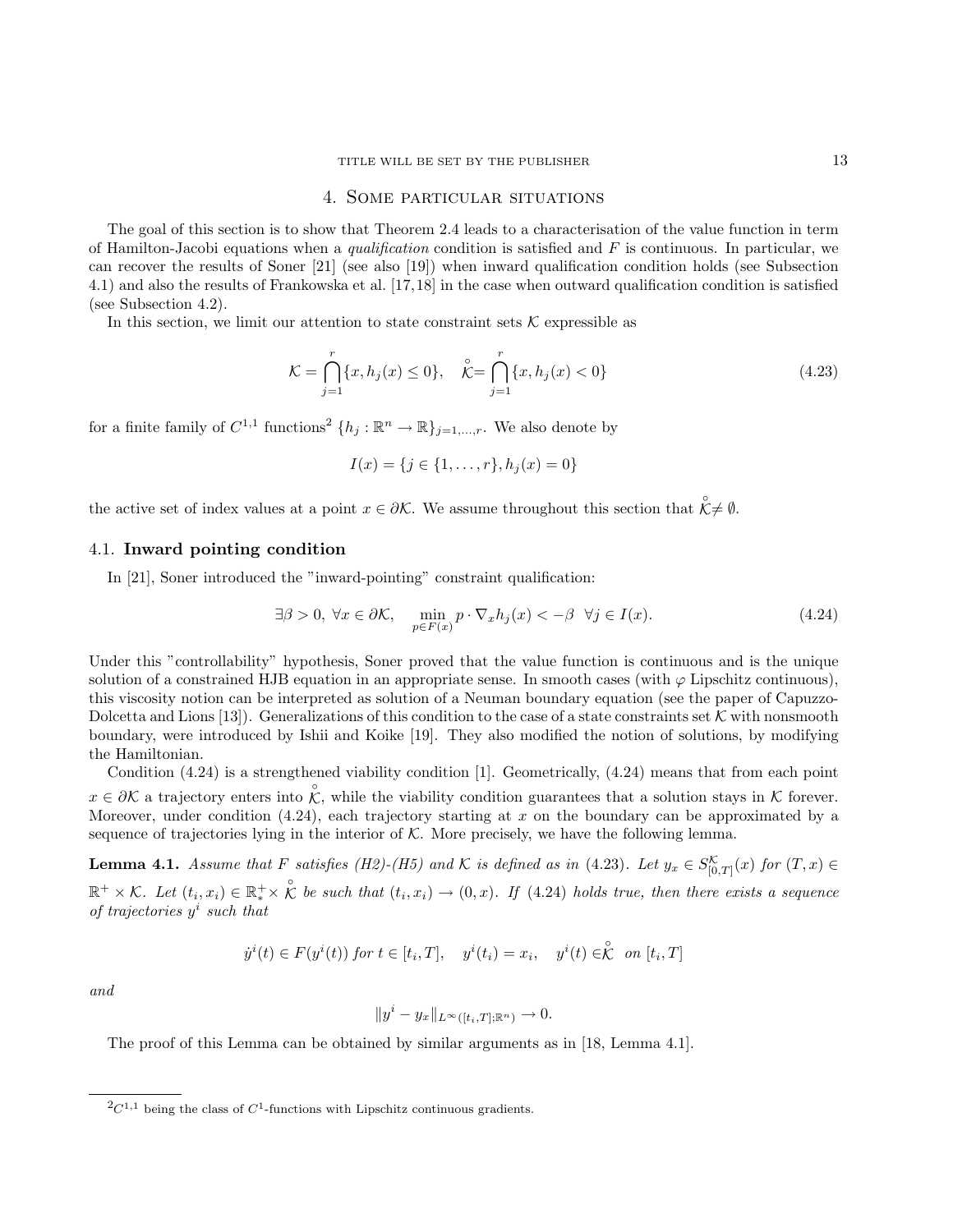# Theorem 4.2. Characterization of the value function under inward-pointing constraints)

Let K be given by (4.23). Assume that  $\varphi$  is a continuous function on K. Assume also that (H1)-(H5) and (4.24) are satisfied.

Let  $u : \mathbb{R}^n \times \mathbb{R} \mapsto [-M_0, M_0] \cup \{1\}$  be a continuous function such that  $u = 1$  on  $\mathcal{K}^c$ . Then, the following assertions are equivalent:

(i) 
$$
u = \vartheta
$$
  
\n(ii) 
$$
\begin{cases}\nu(0, x) = \varphi(x), \\
\forall t > 0, x \in \mathcal{K}, \sup_{p \in F(x)} -D_{\uparrow}u(t, x)(-1, p) \ge 0, \\
\forall t \ge 0, x \in \overset{\circ}{\mathcal{K}}, \sup_{p \in F(x)} D_{\uparrow}u(t, x)(1, -p) \le 0\n\end{cases}
$$
\n(iii) 
$$
\begin{cases}\nu(0, x) = \varphi(x), \\
\partial_t u(t, x) + H(x, D_x u(t, x)) \ge 0 & \text{for } t > 0, x \in \overset{\circ}{\mathcal{K}} \\
\partial_t u(t, x) + H(x, D_x u(t, x)) = 0 & \text{for } t > 0, x \in \overset{\circ}{\mathcal{K}}\n\end{cases}
$$

Proof. This theorem is already proved in [22]. It can be also deduced from Theorem 2.4. Indeed, under inward qualification constraint (4.24), when  $\varphi$  is continuous on K, the value function is also continuous on K. Moreover, for every continuous function  $u : \mathbb{R}^+ \times \mathbb{R}^n \to \mathbb{R}$ , we have:

$$
\left[\forall t \ge 0, \forall x \in \stackrel{\circ}{\mathcal{K}}, \sup_{y \in S^{\stackrel{\circ}{\mathcal{K}}, -}(x)} D^y_{\uparrow} u(t, x) \le 0\right] \Longrightarrow \left[\forall t \ge 0, \forall x \in \mathcal{K}, \sup_{y \in S^{\mathcal{K}, -}(x)} D^y_{\uparrow} u(t, x) \le 0\right].
$$
 (4.25)

Which means that the information about the behavior of u along trajectories arriving at the boundary of  $K$  can be deduced from the behavior along trajectories lying in the interior of  $K$ . The proof of this claim is mainly based on Lemma 4.1.

Assume that the left hand side of (4.25) is satisfied. Let  $(t, x)$  be in  $\mathbb{R}^+ \times \partial \mathcal{K}$ . Let  $y_x$  be a trajectory in  $S^{\mathcal{K},-}(x)$ . Then there exists  $\nu > 0$  such that  $y_x([-\nu,0]) \subset \mathcal{K}$  and  $y_x(0) = x$ .

If  $y_x([-{\nu,0[})\subset\stackrel{\circ}{\mathcal{K}}$ , then by using Proposition 3.5, we deduce for every  $h\in]0,{\nu}]$  and every  $\tau\in]0,h]$ :

$$
u(t + h, y_x(-h)) \le u(t + \tau, y_x(-\tau)).
$$
\n(4.26)

By sending  $\tau$  to 0, and using the continuity of u, we get:

$$
u(t+h, y_x(-h)) \le u(t, x) \quad \forall h \in ]0, \nu],
$$

which implies that  $D_{\uparrow}^{y_x}u(t,x) \leq 0$ .

In the general situation, for  $h \in [0, \nu]$ , we use Lemma 4.1 to approach  $y_x$  on  $[-h, 0]$  by a sequence of F-trajectories  $(y^i)$  with  $y_i$  lying in  $\hat{\mathcal{K}}$ . More precisely, we consider  $(h_i, z_i) \in \mathbb{R}_*^+ \times \hat{\mathcal{K}}$  such that  $(h_i, z_i) \to$  $(h, y_x(-h))$ . By Lemma 4.1, there exists a sequence  $\{y^i : [-h_i, 0] \to \mathbb{R}^n\}$  such that

$$
y^{i}(-h_{i}) = z_{i}, y^{i} \subset \stackrel{\circ}{\mathcal{K}}
$$
 on  $[-h_{i}, 0]$  and  $||y^{i} - y_{x}||_{L^{\infty}([-h_{i}, 0]; \mathbb{R}^{n})} \to 0.$ 

Using (4.26) (applied to  $y^i \in S^{\overset{\circ}{\mathcal{K}}-\check{}}(y^i(0))$ ), we deduce that

$$
u(t + h_i, z_i) \le u(t, y^i(0))
$$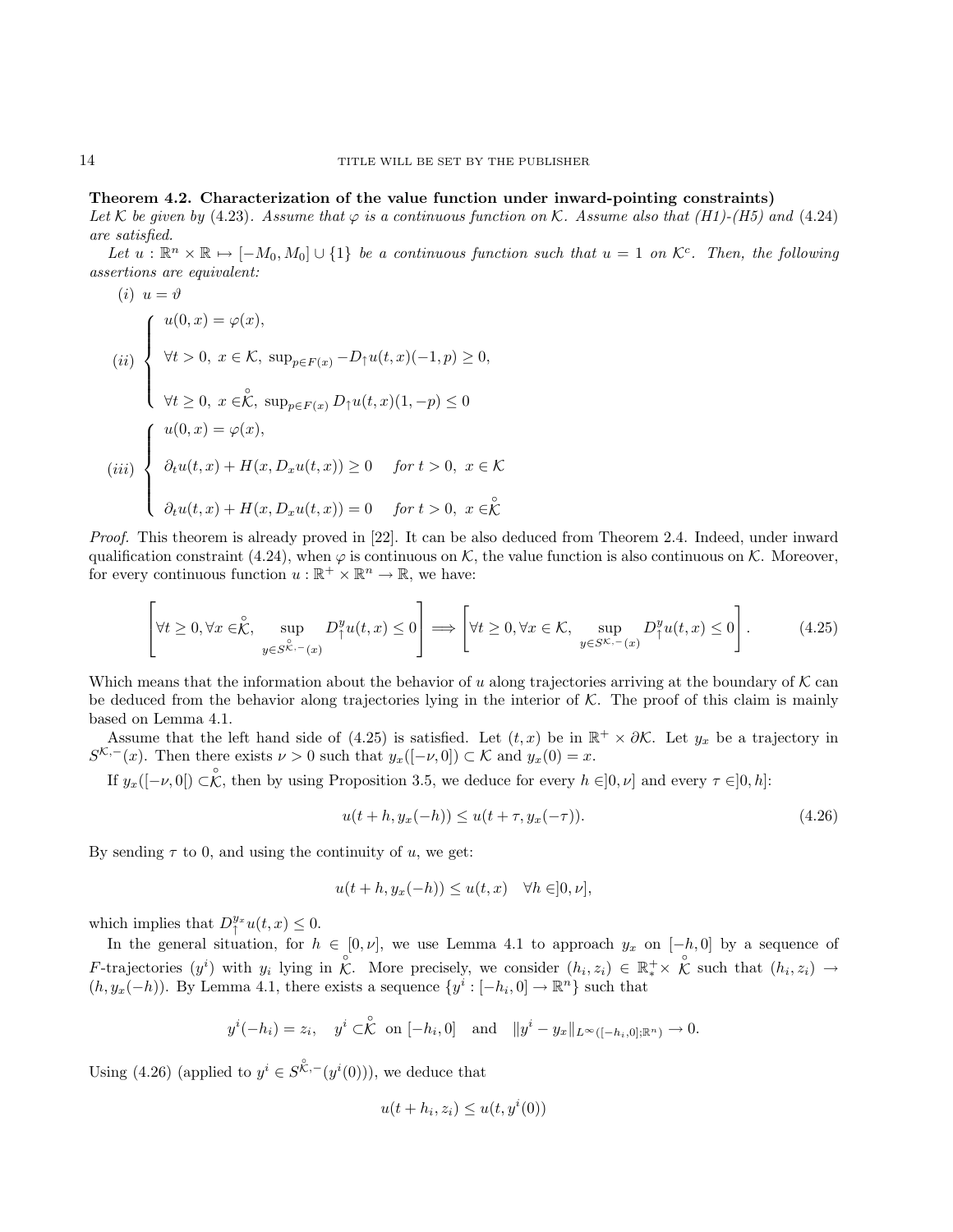Sending,  $i \to \infty$ , we deduce that

$$
u(t+h, y_x(-h)) \le u(t, x),
$$

for every  $h \in [0, \nu]$ , which implies that  $D_{\uparrow}^{y_x} u(t, x) \leq 0$ .

**Remark 4.3.** It is clear that assertion  $(4.25)$  amounts to saying that, under the inward condition  $(4.24)$ , if u is suboptimal along any trajectory  $y_x$  lying in the interior  $\hat{\mathcal{K}}$  then it is also suboptimal along any trajectory remaining in the closed set  $K$ .

## 4.2. Outward pointing condition

In [17,18], Frankowska et al. introduced another condition to study the characterization of the value function:

$$
\forall x \in \partial \mathcal{K}, \quad \max_{p \in F(x)} p \cdot \nabla h_j(x) > 0 \quad \forall j \in I(x). \tag{4.27}
$$

This condition said "outward pointing qualification" can be seen as a reverse to Soner's assumption (4.24). It means that from each boundary point  $x \in \mathcal{K}$ , a trajectory solution of (2.3) leaves immediately  $\mathcal{K}$ . It means also that each point of the boundary can be hit by a trajectory coming from the interior of  $K$ . Under assumption  $(4.27)$ , a similar property to Lemma 4.1 is the following (see [18, Lemma 4.1]):

**Lemma 4.4.** Assume (H2)-(H5) and (4.27) hold true. Let  $T > 0$ ,  $x \in K$  and  $y_x \in S^{K,-}(x)$  such that:

$$
\dot{y}_x(t) \in F(y_x(t)) \quad \text{for } t \in [-T, 0].
$$

Let  $(t_i, x_i) \in \mathbb{R}_*^+ \times \overset{\circ}{\mathcal{K}}$  be a sequence satisfying  $(t_i, x_i) \to (0, x)$ , when  $i \to +\infty$ . Then there exists a sequence of trajectories  $y^i$  such that

$$
\dot{y}^i(t) \in F(y^i(t)) \text{ for } t \in [-T, -t_i], \quad y^i(-t_i) = x_i, \quad y^i(t) \in \stackrel{\circ}{\mathcal{K}} \text{ on } [-T, -t_i]
$$

and

$$
||y^{i} - y_{x}||_{L^{\infty}([-T, -t_{i}]; \mathbb{R}^{n})} \to 0.
$$

Here, under the outward condition (4.27), any trajectory arriving to a boundary point  $x \in \partial K$  can be approximated by a sequence of trajectories lying inside  $K$ , while this approximation is claimed, under the inward condition, for a trajectory starting at the boundary.

Under assumption (4.27), the value function is not necessarily continuous, but is still the unique solution of HJB equation in a lsc sense in lines of [10, 16].

## Theorem 4.5. Characterization of the value function under outward-pointing constraints)

Let  $u : \mathbb{R}^n \times \mathbb{R} \mapsto [-M_0, M_0] \cup \{1\}$  be a lsc function such that  $u = 1$  on  $\mathcal{K}^c$ . We assume that  $(H1)$ - $(H5)$  and (4.27) hold. Then the following assertions are equivalent:

(i) 
$$
u = \vartheta
$$
  
\n
$$
\begin{cases}\n\forall x \in \mathcal{K}, \liminf_{\substack{s \to 0^+ \\ s \neq x}} u(s, z) = u(0, x) = \varphi(x), \\
\forall t > 0, \forall x \in \mathcal{K}, \liminf_{\substack{s \to t^+, \\ \mathcal{K} \ni s \to x}} u(s, z) = u(t, x), \\
\forall t > 0, x \in \mathcal{K}, \sup_{p \in F(x)} -D_{\uparrow}u(t, x)(-1, p) \ge 0, \\
\forall t \ge 0, x \in \mathcal{K}, \sup_{p \in F(x)} D_{\uparrow}u(t, x)(1, -p) \le 0\n\end{cases}
$$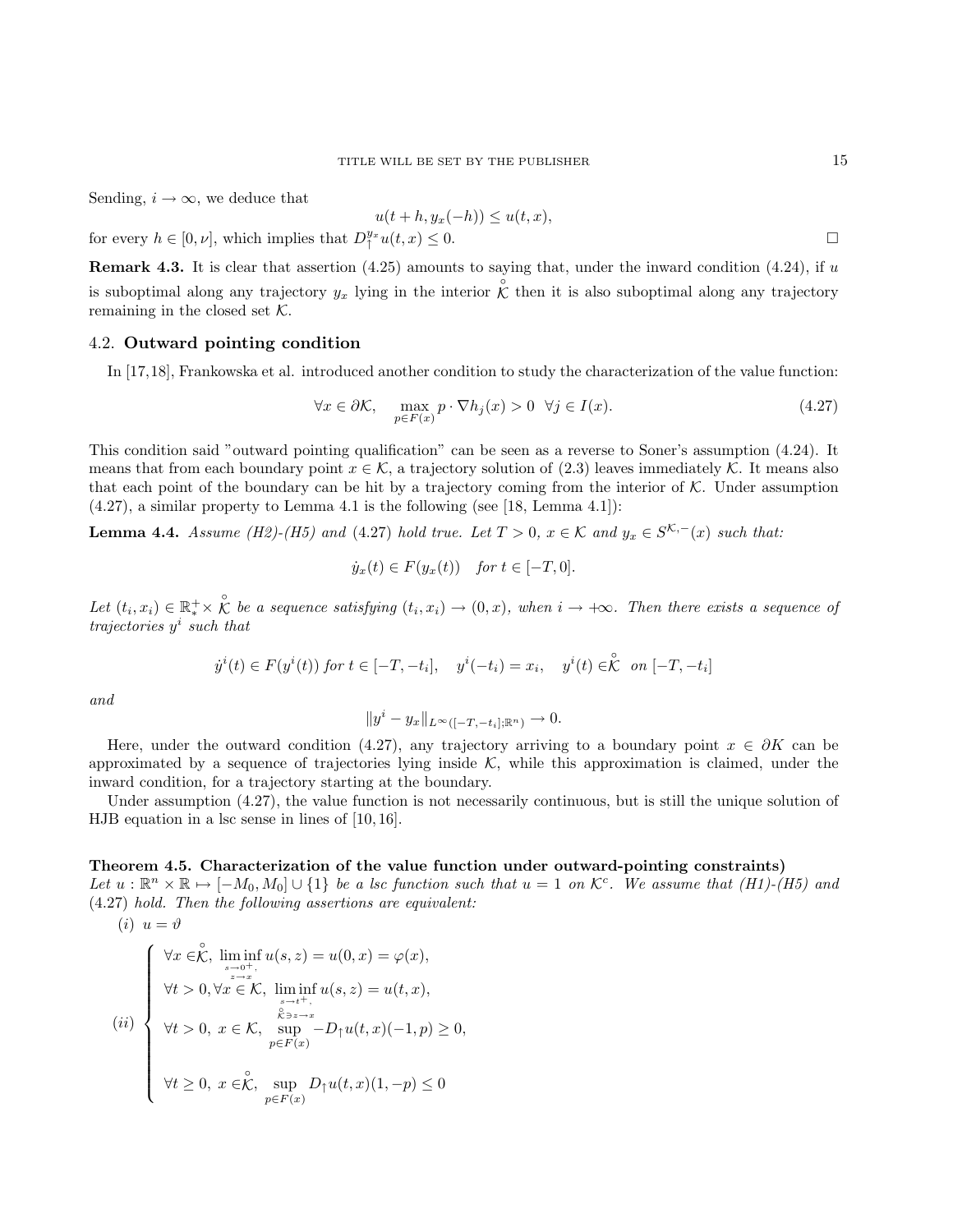$$
(iii)
$$
\n
$$
\begin{cases}\n\forall x \in \stackrel{\circ}{\mathcal{K}}, \liminf_{s \to 0^+, \ z \to x} u(s, z) = \varphi(x), \\
\forall t > 0, \forall x \in \mathcal{K}, \liminf_{s \to t^+, \ z \to x} u(s, z) = u(t, x), \\
\stackrel{\circ}{\mathcal{K}} \liminf_{s \to x} u(s, z) = 0 \quad \text{for } t > 0, \ x \in \stackrel{\circ}{\mathcal{K}} \\
\partial_t u(t, x) + H(x, D_x u(t, x)) \ge 0 \quad \text{for } t > 0, \ x \in \partial \mathcal{K}\n\end{cases}
$$

Proof. The equivalence between (ii) and (iii) follows from Propositions 3.2 and 3.5. The fact that (i) implies (ii) follows from Theorem 2.4 and the fact that, under the outward-pointing constraint, the value function  $\vartheta$ satisfies the second line of (ii) [18].

For the implication  $(ii) \Rightarrow (i)$ , using Theorem 2.4 and Proposition 3.5, we just have to prove that

$$
\forall t \ge 0, \ x \in \stackrel{\circ}{\mathcal{K}}, \ \sup_{y \in S^{-}, \stackrel{\circ}{\mathcal{K}}(x)} D_{\uparrow}^{y} u(t, x) \le 0 \tag{4.28}
$$

implies that

$$
\forall t \ge 0, \ x \in \mathcal{K}, \ \sup_{y \in S^{-,\mathcal{K}}(x)} D^y_\uparrow u(t,x) \le 0. \tag{4.29}
$$

Let  $t \geq 0$ ,  $x \in \mathcal{K}$  and  $y \in S^{\mathcal{K},-}(x) \backslash S^{\overset{\circ}{\mathcal{K}},-}(x)$ .

Consider  $(t_i, x_i) \in \mathbb{R}^+_* \times \overset{\circ}{\mathcal{K}}$  such that:

$$
(t_i, x_i) \rightarrow (0, x)
$$
 and  $u(t_i, x_i) \rightarrow u(t, x)$  when  $i \rightarrow +\infty$ .

By Lemma 4.4, there exists a sequence  $\{y^i : [-\tau, -t_i] \to \mathbb{R}^n\}$  such that

$$
y^{i}(-t_i) = x_i
$$
,  $y^{i} \in \mathcal{K}$  on  $[-\tau, -t_i]$  and  $||y^{i} - y_x||_{L^{\infty}([- \tau, -t_i]; \mathbb{R}^n)} \to 0$ .

We define  $\tilde{y}^i(\tau) = y^i(\tau + t_i) \in S_{[-\tau + t_i, 0]}^{\mathcal{K}, -} (x_i)$ . By (4.28), we deduce that

$$
\liminf_{h \to 0} \frac{u(t+h, \tilde{y}^i(-h)) - u(t, x_i)}{h} \le 0.
$$

Sending  $i \to \infty$ , using the fact that u is lsc and that  $u(t, x_i) \to u(t, x)$ , we get that

$$
\liminf_{h \to 0} \frac{u(t+h, \tilde{y}_x(-h)) - u(t, x)}{h} \le 0
$$

which gives (4.29)

# 5. Relaxation of state constraints

Consider  $(\mathcal{K}_{\varepsilon})_{\varepsilon>0}$  a sequence of subsets of  $\mathbb{R}^n$  such that

$$
(H6)\begin{cases} (i) \text{ for every } \varepsilon > 0, \ \mathcal{K}_{\varepsilon} \text{ is closed and } \mathcal{K} \subset \mathcal{K}_{\varepsilon}, \\ (ii) \ \mathcal{K}_{\eta} \subset \stackrel{\circ}{\mathcal{K}_{\varepsilon}} \text{ for every } \varepsilon > 0 \text{ and } \eta \in (0, \varepsilon), \\ (iii) \ \forall x \in \mathcal{K}, \ \lim_{\varepsilon \to 0} d(x, \mathbb{R}^n \backslash \mathcal{K}_{\varepsilon}) = 0, \end{cases}
$$

 $\Box$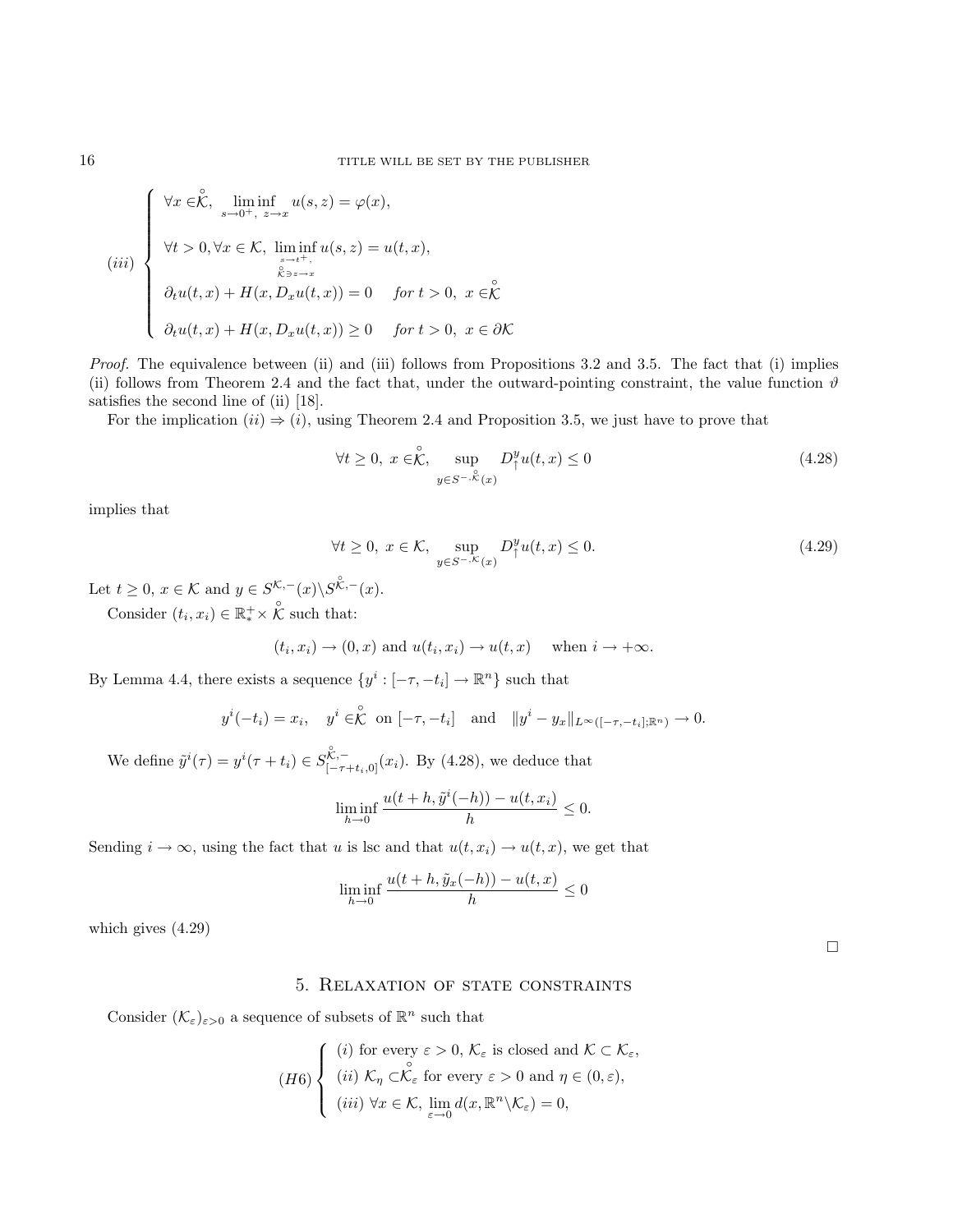where d is a distance function. For instance, we may simply consider  $\mathcal{K}_{\varepsilon} := \{x \in \mathbb{R}^n, d(x, K) \leq \varepsilon\}$ . In all the sequel, for every  $t \geq 0$ , we shall say that  $y_x$  is a  $\mathcal{K}_{\varepsilon}$ -admissible trajectory on  $[0, t]$  when  $y_x$  belongs to  $S_{[0, t]}^{\mathcal{K}_{\varepsilon}}(x)$ .

Our aim in this section is to prove Theorem 2.8, that is, to prove the pointwise convergence of  $u_{\varepsilon}(t, x)$  towards  $\vartheta(t, x), u_{\varepsilon}: \mathbb{R}^+ \times \mathbb{R}^n \mapsto [-M_0, M_0] \cup \{1\}$  being a solution of (2.10).

Notice that (2.10) admits (at least) one solution  $u_{\varepsilon}$ . Indeed, the value function associated to a control problem (2.5) with state constraints in  $\mathcal{K}_{\varepsilon}$  (instead of  $\mathcal{K}$ ) is a solution of (2.10). However, this equation may admit several solutions. The main feature of Theorem 2.8 is that, by enlarging the set  $K$  and considering (2.10), we neither have to deal with difficult boundary constraints, nor we have to require any constraint qualification assumption on  $\partial \mathcal{K}_{\varepsilon}$ . We just take any solution  $u_{\varepsilon}$  of (2.10) on  $\mathcal{K}_{\varepsilon}$  and then by sending  $\varepsilon$  to 0, this solution  $u_{\varepsilon}$  will converge to the value function  $\vartheta$  (which is the unique solution of the HJB equation (2.9a)-(2.9b) and satisfying the boundary conditions  $(2.9c)-(2.9e)$ .

Proof of Theorem 2.8. To prove the result we proceed in several steps.

Step 1. For  $t > 0$  and  $x \in \mathcal{K}$  given, we claim that  $\liminf_{n \to \infty} u_{\varepsilon}(t, x) \geq \vartheta(t, x)$ .

Let us set  $\ell := \liminf_{\varepsilon \to 0} u_{\varepsilon}(t, x)$ , and assume that  $\ell < 1$  (otherwise the result is immediate). We consider a subsequence  $\varepsilon_k > 0$  such that  $\varepsilon_k \to 0$  (with  $\varepsilon_k \leq 1$ ) and (for k large enough)

$$
1 > \ell + \frac{1}{k} \ge u_{\varepsilon_k}(t, x). \tag{5.30}
$$

For  $x \in \mathbb{R}^n \setminus \mathcal{K}_{\varepsilon_k}$  and  $t > 0$ , we have  $u_{\varepsilon_k} \equiv 1$  locally around  $(t, x)$  and thus  $(2.10a)$  is also satisfied at the point  $(t, x)$  for any  $t > 0$  and  $x \in \mathbb{R}^n$ .

Therefore we can apply Proposition 3.2 (using that  $(iii) \Rightarrow (ii)$ ) and obtain that there exists  $y_x^{\varepsilon_k} \in S_{[0,t]}(x)$ such that  $\forall \tau \in [0, t], u_{\varepsilon_k}(t - \tau, y_x^{\varepsilon_k}(\tau)) \leq u_{\varepsilon_k}(t, x)$ . We then deduce that

$$
\ell + \frac{1}{k} \ge u_{\varepsilon_k}(t,x) \ge \varphi(y_x^{\varepsilon_k}(t)).
$$

By Remark 2.2, we can extract from  $y_x^{\varepsilon_k}$  a convergent subsequence towards some trajectory  $y_x \in S_{[0,t]}(x)$ . At the limit, when k tends to  $+\infty$ , and taking into account that  $\varphi$  is lsc, we obtain

$$
\ell \geq \varphi(y_x(t)).
$$

On the other hand, using that  $u_{\varepsilon_k} \equiv 1$  on  $\mathbb{R}^n \setminus \mathcal{K}_{\varepsilon_k}$  and the fact that  $u_{\varepsilon_k}(t,x) < 1$ , we deduce that  $y_x^{\varepsilon_k}$  is  $\mathcal{K}_{\varepsilon_k}$ -admissible for every  $k > 0$ . We then obtain that  $y_x \in S^{\mathcal{K}}_{[0,t]}(x)$  by using assumption  $(H6)$  (iii) and the fact that  $y_x \in S^{\mathcal{K}_{\varepsilon_k}}_{[0,t]}(x), \forall k > 0$ . This proves that

$$
\vartheta(t,x) \leq \varphi(y_x(t)) \leq \ell
$$

and concludes the proof of Step 1.

Step 2. We now claim that  $\vartheta(t,x) \geq u_{\varepsilon}(t,x)$  for all  $t > 0$ ,  $x \in \mathcal{K}$  and  $\varepsilon > 0$ . To show this, let us consider  $V_{\varepsilon}$ , the value function of the optimal control problem with the *relaxed constraint set*  $K^{\varepsilon}$  instead of K:

$$
V_{\varepsilon}(t,x) := \begin{cases} \inf \left\{ \varphi(y_x(t)), \ y_x \in S_{[0,t]}^{\mathcal{K}_{\varepsilon}}(x) \right\}, & \text{if } S_{[0,t]}^{\mathcal{K}_{\varepsilon}}(x) \neq \emptyset, \\ 1 & \text{otherwise.} \end{cases}
$$
(5.31)

By definition, for all  $\varepsilon > 0$ , we have

$$
V_{\varepsilon} \leq \vartheta. \tag{5.32}
$$

We have also the following lemma which proof is postponed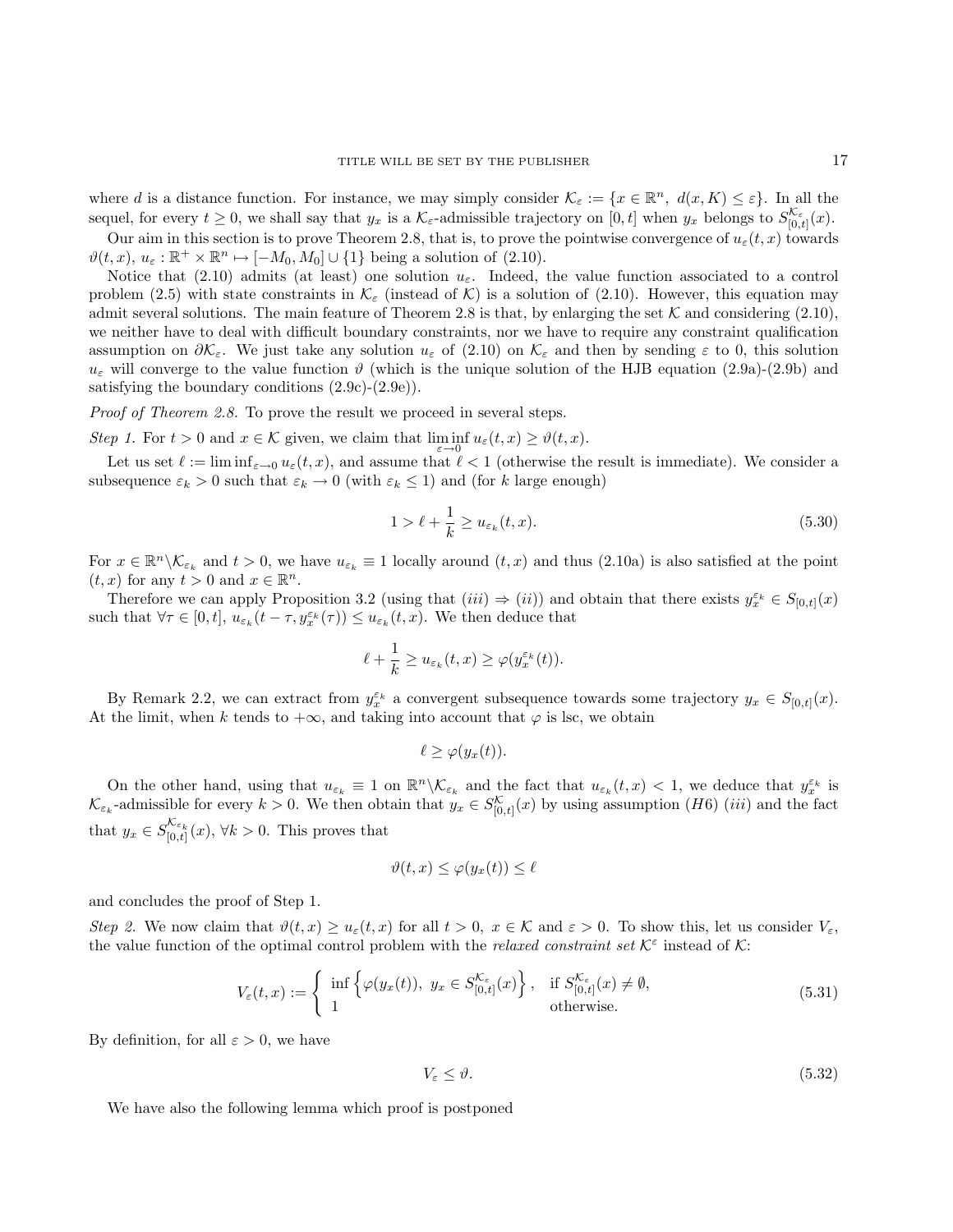**Lemma 5.1.** Let  $u_{\varepsilon}$  satisfy (2.10b), (2.10c) and (2.10d). For any  $\eta \in (0,\varepsilon)$ , we have

$$
u_{\varepsilon}(t,x) \le V_{\eta}(t,x).
$$

Combining Lemma 5.1 and (5.32) we obtain that  $\vartheta(t,x) \ge V_{\frac{\varepsilon}{2}}(t,x) \ge u_{\varepsilon}(t,x)$ .

Step 3. Conclusion: Combining Step 1 and Step 2, we get that

$$
\vartheta(t,x) \ge \limsup_{\varepsilon \to 0} u_{\varepsilon}(t,x) \ge \liminf_{\varepsilon \to 0} u_{\varepsilon}(t,x) \ge \vartheta(t,x).
$$

This ends the proof of Theorem 2.8.

Proof of Lemma 5.1. Let  $\eta$  be in  $(0, \varepsilon)$ . Using that  $u_{\varepsilon}$  satisfies Proposition 3.5(iv) with  $\Omega := \mathcal{K}_{\varepsilon}$ , we deduce by the same proposition that  $u_{\varepsilon}$  is increasing along  $\mathcal{K}_{\varepsilon}$ -admissible trajectories, and in particular,

$$
\forall t \geq 0, \ \forall x \in \stackrel{\circ}{\mathcal{K}}_{\varepsilon}, \forall y_x \in S_{[0,t]}^{\stackrel{\circ}{\mathcal{K}}_{\varepsilon}}, u(t,x) \leq \varphi(y_x(t)). \tag{5.33}
$$

Now, for any  $\mathcal{K}_\eta$ -admissible trajectory denoted  $y_x^\eta(t)$ , and since  $\mathcal{K}_\eta \subset \stackrel{\circ}{\mathcal{K}}_{\varepsilon}$  (by (H6)-(*iii*)), we can apply (5.33) and obtain that  $u_{\varepsilon}(t,x) \leq \varphi(y_x^{\eta}(t))$ . Hence  $u_{\varepsilon}(t,x) \leq V_{\eta}(t,x)$ .

As claimed in Proposition 2.9, Equation (2.10) is equivalent to an HJB equation with Dirichlet boundary conditions. Let us prove this assertion.

Proof of Proposition 2.9. The equivalence of (i) and (ii), for the initial condition aspect as well as for the bilateral solution aspect in the interior of  $\mathcal{K}_{\varepsilon}$  is easily obtained from the definitions 2.6 and 2.10.

We also obtain directly from (2.10a) that Definition 2.10(ii) holds, which concludes the proof of (i)  $\Rightarrow$  (ii).

Conversely, there remains to show that if we assume (ii) then (2.10a) holds for  $t > 0$  and  $x \in \partial \mathcal{K}_{\varepsilon}$ . In the case when  $u(t, x) = 1$ , since u is lsc and takes its values in  $[-M_0, M_0] \cup \{1\}$ , we know that  $u \equiv 1$  locally around  $(t, x)$  and thus (2.10a) is also satisfied at  $(t, x)$ . Otherwise,  $u(t, x) < 1$ , and thus Definition 2.10(ii) implies that

$$
p_t + \max_{p \in F(x)} (-p \cdot p_x) \ge 0
$$

for any  $(p_t, p_x) \in D^{-u}(t, x)$ , which gives the desired result.

We now give a result that can be useful for the approximation of backward reachable sets (see below). Let  $d_H(A, B)$  be the Hausdorff distance between two compact sets  $A, B$  of  $\mathbb{R}^{n-3}$ . Let  $\lambda < 1$  and

$$
\mathcal{D}(\lambda) := \{x, \ \varphi(x) \le \lambda\}.
$$

For  $t \geq 0$  given, we define the set  $A_t(\lambda)$  by:

$$
A_t(\lambda) := \{ x \in \mathbb{R}^n, \ \vartheta(t, x) \le \lambda \}
$$

and, for a given  $u_{\varepsilon}$  solution of (2.10), the set  $A_t^{\varepsilon}(\lambda)$  by:

$$
A_t^{\varepsilon}(\lambda) := \{ x \in \mathbb{R}^n, \ u_{\varepsilon}(t,x) \le \lambda \}.
$$

We have  $A_t(\lambda) \subset A_t^{\varepsilon}(\lambda)$  since  $u_{\varepsilon} \leq \vartheta$ . Hence  $A_t(\lambda) \subset \bigcap_{\varepsilon > 0} A_t^{\varepsilon}(\lambda)$ . The following shows that the reverse inclusion is true.

 ${}^{3}d_{H}(A, B) := \max(\delta(A, B), \delta(B, A))$  where  $\delta(A, B) := \max_{x \in A} d(x, B)$ .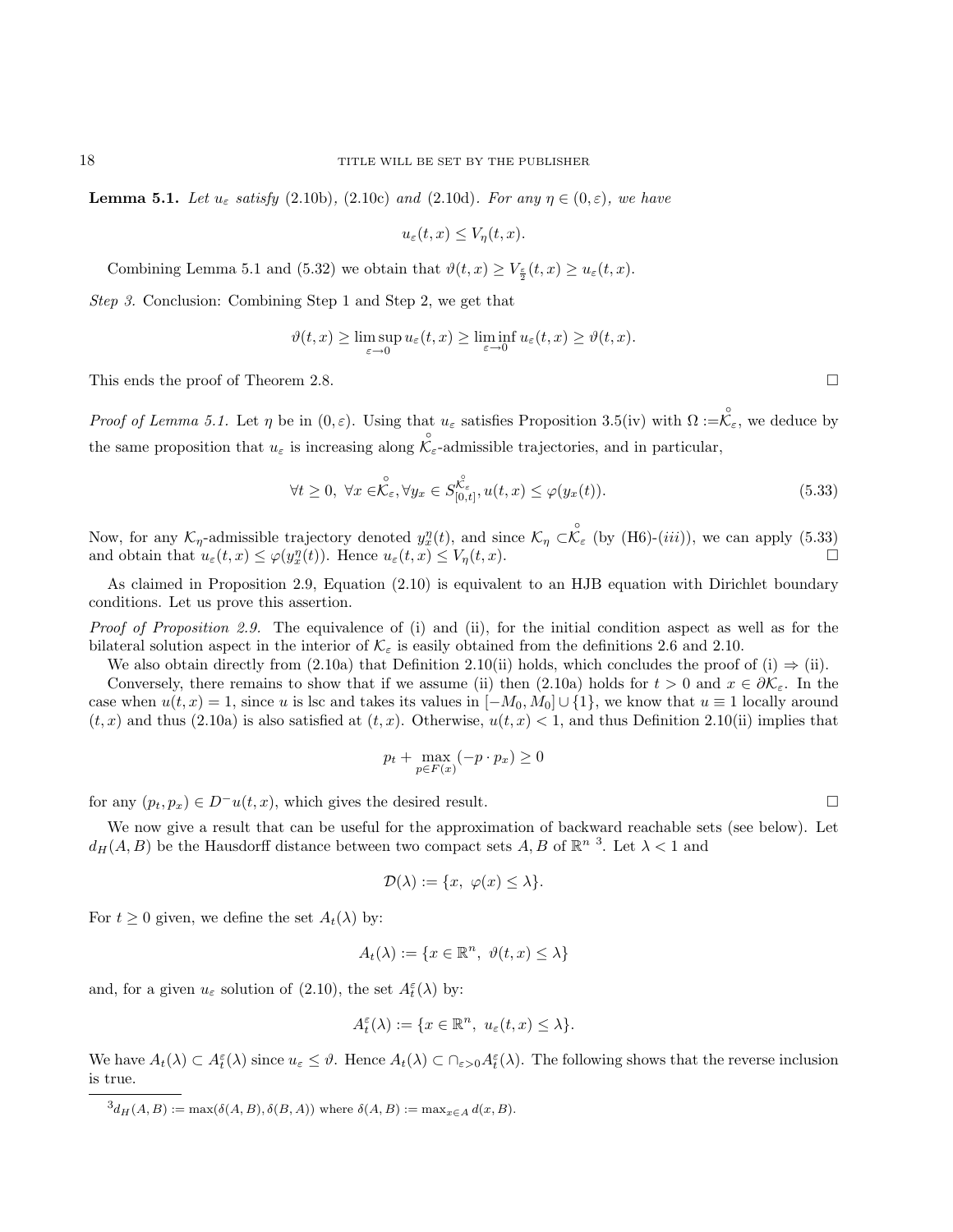**Proposition 5.2.** We assume  $(H1)$ - $(H6)$ . We have

(*i*)  $\bigcap_{\varepsilon > 0} A_t^{\varepsilon}(\lambda) = A_t(\lambda).$ 

(ii) If  $\mathcal{D}(\lambda)$  is a compact set, then  $\lim_{\varepsilon \to 0} d_H(A_t^{\varepsilon}(\lambda), A_t(\lambda)) = 0$ .

*Proof.* (*i*) is a simple consequence of Theorem 2.8.

We now prove (ii). For a given  $\lambda$ , let us simply denote  $A_t$  and  $A_t^{\varepsilon}$  for  $A_t(\lambda)$  and  $A_t^{\varepsilon}(\lambda)$ . We first notice that  $A_t \subset A_t^{\varepsilon}$ . Hence there remains to control

$$
\delta(A_t^{\varepsilon}, A_t) := \max_{x \in A_t^{\varepsilon}} d(x, A^t).
$$

 $A_t^{\varepsilon}$  is a closed set, and there exists  $x_{\varepsilon} \in A_t^{\varepsilon}$  such that  $\max_{x \in A_t^{\varepsilon}} (x, A_t) := d(x_{\varepsilon}, A_t)$ . We consider a subsequence  $\varepsilon_n \to 0$  such that  $(d(x_{\varepsilon_n}, A_t))$ . Since  $\mathcal{D}(\lambda)$  and F are bounded,  $A_t^{\varepsilon}$  is also a bounded set which contains  $x_{\varepsilon_n}$ (for  $\varepsilon_n \leq 1$ ). Then, we can extract from  $x_{\varepsilon_n}$  a converging subsequence (still denoted  $x_{\varepsilon_n}$ ) to some limit x.

Since  $x_{\varepsilon_n} \in A_t^{\varepsilon}$  for all  $\varepsilon_n \leq \varepsilon$ , passing to the limit we obtain  $x \in A_t^{\varepsilon}$  for any given  $\varepsilon > 0$ . By Theorem 2.8, we deduce that  $x \in A_t$ , and that  $(d(x_{\varepsilon_n}, A_t)) \to 0$ . This finally proves that all the sequence  $(d(x_{\varepsilon}, A_t))$  converges to  $0$  as  $\varepsilon \to 0$ .

**Remark 5.3.** A direct application is the following. Let  $\mathcal{C}$  be a given target, that is a non empty compact set. We choose  $\varphi(x) := d_{\mathcal{C}}(x)$ , that is, the signed distance function to the set  $\mathcal{C}$ , and set  $\lambda := 0$ . Then it is easy to see that  $A_t(0)$  corresponds to the backward reachable set at time t, that is,

$$
A_t(0) = \left\{ x \in \mathbb{R}^n, \exists y_x \in S^K_{[0,t]}(x), \text{ such that } y_x(t) \in C \right\}.
$$

Hence Proposition 5.2 gives an approximation result for the backward reachable set  $A_t(0)$  by the sets  $A_t^{\varepsilon}(0)$ associated to any  $u_{\varepsilon}$  solution of (2.10).

#### 6. A penalization approach for state constraints problems

In the previous sections, we were interested by various characterization of the discontinuous value function  $\vartheta(t, x)$ . Now, we are interested by an approximation of  $\vartheta$  by continuous functions. This approach is also closely related to our recent work [12] used for the characterization of reachable sets.

As before, the problem is to deal with general state constraints without using any controllability assumption. We recall that by (H1)  $\varphi$  is a lsc function and  $-M_0 \leq \varphi(x) \leq M_0$  on K.

Let us consider a sequence of Lipschitz continuous functions  $g_{\varepsilon}: \mathbb{R}^n \to \mathbb{R}$  satisfying

$$
(i) \quad g_{\varepsilon}(x) := -M_0 \quad \forall x \in \mathcal{K}, \tag{6.34a}
$$

(*ii*) 
$$
g_{\varepsilon}(x) \le 1 \quad \forall x \in \mathbb{R}^n
$$
, and  $\forall \delta > 0$ ,  $\lim_{\varepsilon \to 0} \inf_{\{z : d(z, \mathcal{K}) \ge \delta\}} g_{\varepsilon}(z) = 1.$  (6.34b)

For instance,  $g_{\varepsilon}$  can be defined as in (2.14). We consider  $\vartheta_{\varepsilon}$  defined as follows :

$$
\vartheta_{\varepsilon}(t,x) := \inf_{y_x \in S_{[0,t]}(x)} \max\left(\varphi(y_x(t)), \, \max_{\theta \in [0,t]} g_{\varepsilon}(y_x(\theta))\right) \tag{6.35}
$$

Here the state variable is free, but the *penalized* cost function takes value 1 whenever the trajectory exits the set K. Furthermore, by using similar arguments as in Barron and Jensen [10] and Barron [9] (see also Bokanowski et al [12]), we can easily prove that  $\vartheta_{\varepsilon}$  is the unique solution of an HJB equation:

**Proposition 6.1.** Under assumptions (H1)-(H5), for every  $\varepsilon > 0$ , the function  $\vartheta_{\varepsilon}$  is the unique lsc viscosity solution of the following inequation:

$$
\min(\partial_t \vartheta_{\varepsilon} + H(x, \nabla \vartheta_{\varepsilon}), \ \vartheta_{\varepsilon} - g_{\varepsilon}(x)) = 0, \quad t > 0, \ x \in \mathbb{R}^n,
$$
\n(6.36a)

$$
\vartheta_{\varepsilon}(0,x) = \max(\varphi(x), g_{\varepsilon}(x)), \quad x \in \mathbb{R}^n. \tag{6.36b}
$$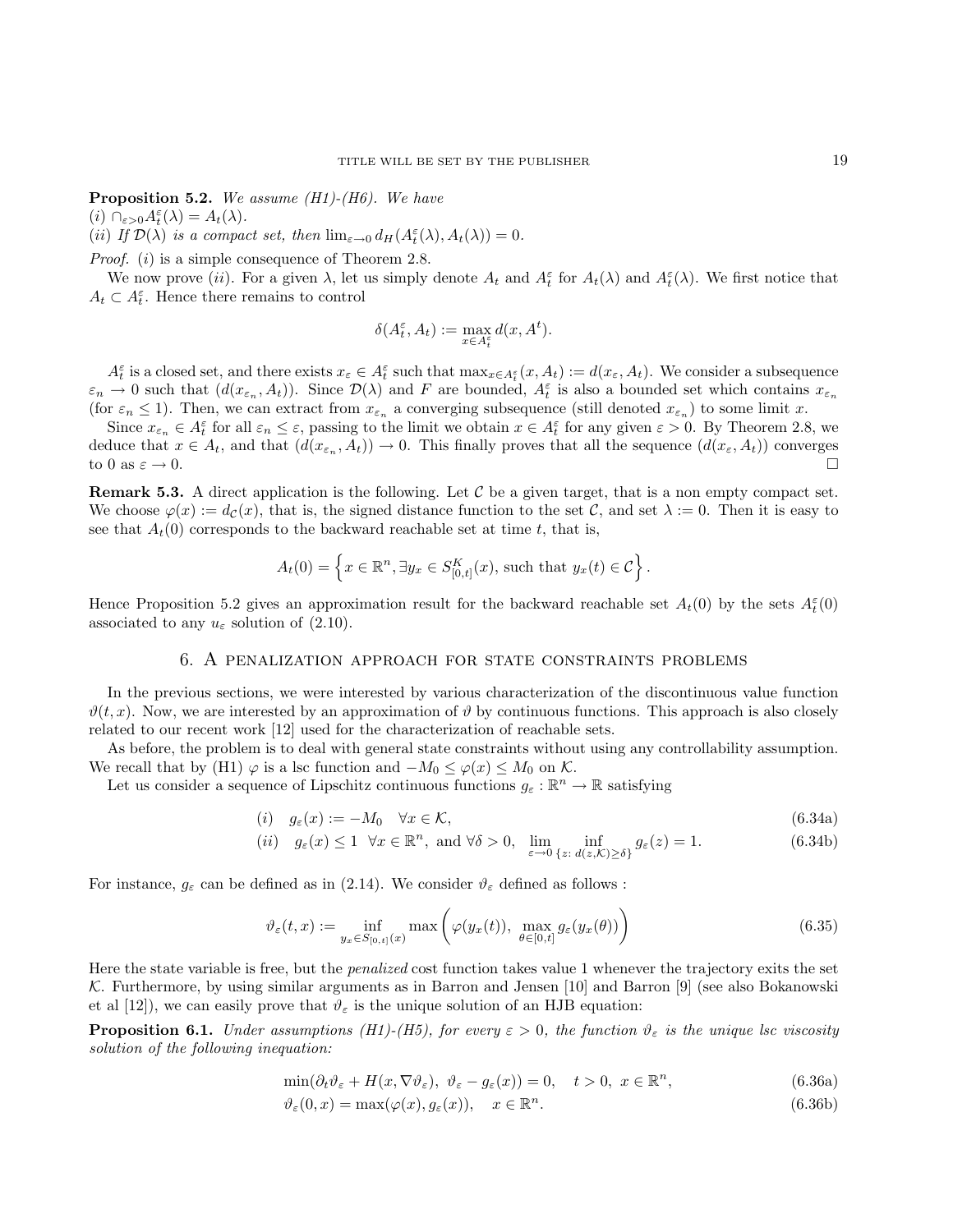Now, the proof of Theorem 2.12 becomes very clear. It suffices to prove that the value function  $\vartheta_{\varepsilon}$  converges pointwisely to  $\vartheta$ . This characterization is very useful in order to compute numerically an approximation of  $\vartheta$ .

Proof of Theorem 2.12. First let us remark that

$$
\vartheta(t,x) = \inf_{y_x \in S_{[0,t]}(x)} \max \left( \varphi(y_x(t)), \max_{\theta \in [0,t]} g_0(y_x(\theta)) \right),
$$

where  $g_0(x) = M_0$  for  $x \in \mathcal{K}$  and 1 elsewhere. Thus for every  $(t, x) \in \mathbb{R}^+ \times \mathbb{R}^n$ , we have

$$
\vartheta_{\varepsilon}(t,x) \le \vartheta(t,x) \qquad \forall \varepsilon > 0.
$$

Let  $(t, x)$  be given and let

$$
\delta := \inf_{y_x \in S_{[0,t]}(x)} \max_{\theta \in [0,t]} d(y_x(\theta), \mathcal{K}).
$$

First we suppose that  $\delta > 0$ . Then for any trajectory  $y = y_x \in S_{[0,t]}(x)$  there exists some  $\theta^y \in [0,t]$  such that  $d(y_x(\theta^y), \mathcal{K}) \geq \delta$ . Hence  $\vartheta(t, x) = 1$  and  $\vartheta_{\varepsilon}(t, x) \geq \inf_{y \in S_{[0,t]}(x)} g_{\varepsilon}(y(\theta^y))$ , and by (6.34), we get:

$$
\vartheta_{\varepsilon}(t,x) \ge \lim_{\varepsilon \to 0} \inf_{\{z: d(z,\mathcal{K}) \ge \delta\}} g_{\varepsilon}(z) = 1.
$$

We conclude that  $\lim_{\varepsilon \to 0} \vartheta_{\varepsilon}(t,x) = 1 = \vartheta(t,x)$ . Now, we consider the case when  $\delta = 0$ . Assume that there exists some  $\eta > 0$  such that

$$
\liminf_{\varepsilon \to 0} \vartheta_{\varepsilon}(t,x) \leq \vartheta(t,x) - \eta.
$$

Therefore, there exists a subsequence  $\varepsilon_k > 0$  for  $k \ge 1$ , and a subsequence  $(y_x^k)_k \subset S_{[0,t]}(x)$  such that

$$
\max\left(\varphi(y_x^k(t)), \ \max_{\theta \in [0,t]} g_{\varepsilon}(y_x^k(\theta))\right) \le \vartheta(t,x) - \frac{\eta}{2}.\tag{6.37}
$$

In particular,

$$
\max_{\theta \in [0,t]} g_{\varepsilon}(y_x^k(\theta)) \le \vartheta(t,x) - \frac{\eta}{2} \le 1 - \frac{\eta}{2}
$$
\n(6.38)

Taking into account assumptions (H1)-(H5), we can extract from  $y_x^k$  a convergent subsequence (in the  $L^\infty$  norm) to some limit trajectory  $y \in S_{[0,t]}(x)$ . Now, if there exists  $\theta \in [0,t]$  such that  $y_x(\theta)$  does not belong to K. Then we would obtain  $1 \leq 1 - \frac{\eta}{2}$ . Hence the limit trajectory  $y_x$  is admissible:  $y_x \in S^{\mathcal{K}}_{[0,t]}(x)$ . Going back to (6.37), and passing to the limit when  $\varepsilon \to 0$ , we obtain

$$
\max\left(\varphi(y_x(t)), -M_0\right) \le \vartheta(t, x) - \frac{\eta}{2}.\tag{6.39}
$$

By definition of  $\varphi$ , this implies that

$$
\varphi(y_x(t)) \le \vartheta(t,x) - \frac{\eta}{2},
$$

which is a contradiction to the definition of the value function  $\varphi$ .